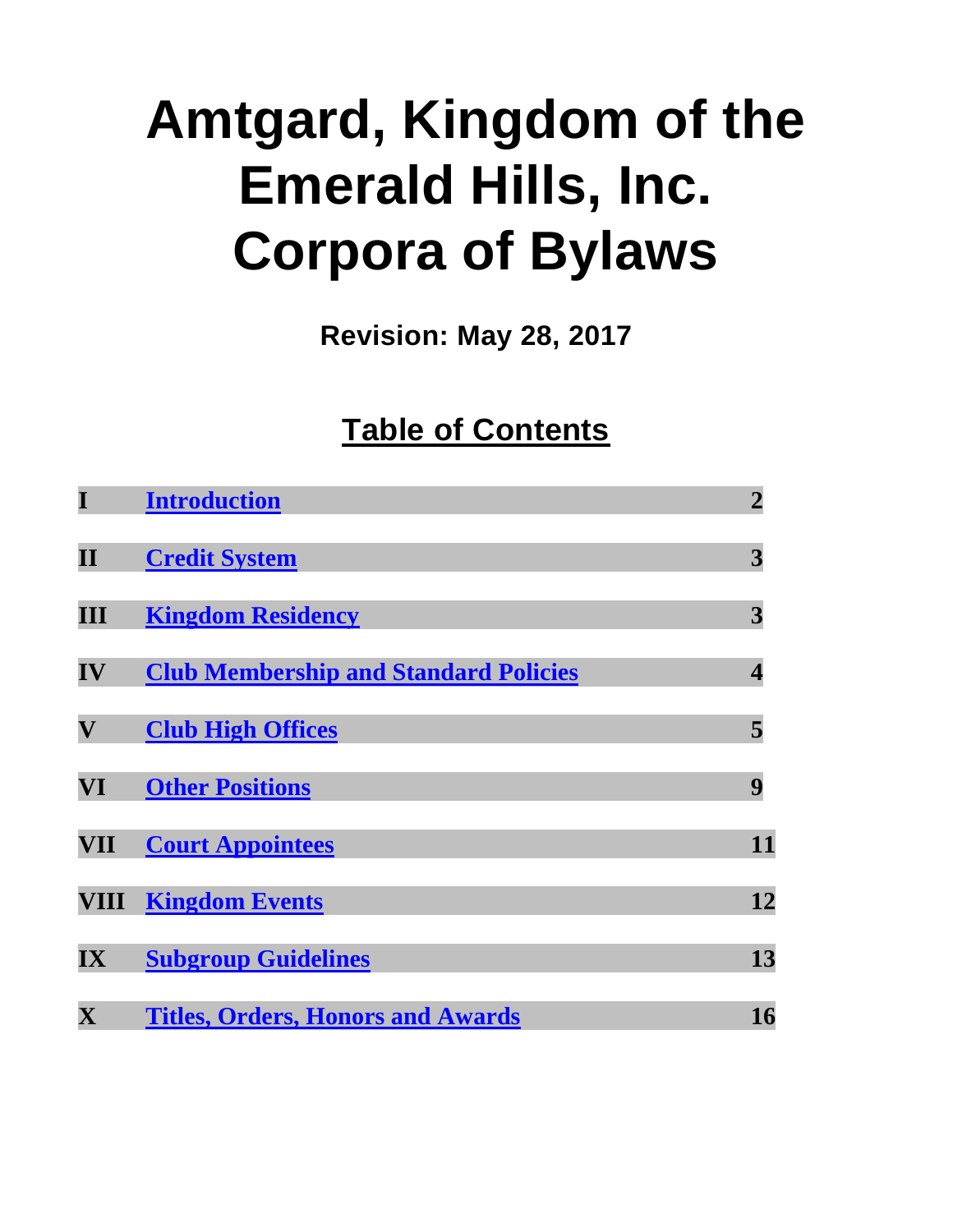#### **Additional Resources**

#### **[www.amtgard.com](http://www.amtgardinc.com/)**

**From this, everything flows. Download the Amtgard Rules of Play (Rulebook) and Dor Un Avathar (Official Sourcebook for Monster Classes) from here**

#### **[www.amtgard-eh.com](http://www.amtgard-eh.com/)**

**The primary online resource the Kingdom of the Emerald Hills, including the latest version of this document, office holders, a calendar of local and perhaps regional events and archives**

#### **[www.amtgard.com/ork](http://www.amtgard.com/ORK)**

**The Online Record Keeper (ORK) is the official record keeping resource of the Emerald Hills as well as an Atlas of the known realms with geographical breakdowns of most Amtgard groups and places**

#### **[www.electricsamurai.com](http://www.electricsamurai.com/)**

**The Kingdom non-specific forum including discussion boards for the Circle of Monarchs and Rulebook Revisions as well as general game related articles**

#### **[www.amtwiki.net](http://www.amtwiki.org/)**

**The online Amtgard Encyclopedia, which anyone can edit, for use as a glossary/dictionary**

#### <span id="page-1-0"></span>**I Introduction**

#### **A.** *Amtgard*

- 1. Amtgard is a non-profit, free, non-sectarian group dedicated to the study and recreation of the medieval era and the fantasy and/or historical literature genres
- 2. The Corpora of Laws and the Rules of Play are guidelines to aid in the interaction of people who participate in this game

#### **B.** *Standard Disclaimers*

- 1. Amtgard officials (The Board of Directors, Monarch, Prime Minister, Champion, Guildmaster of Reeves, etc.) are not responsible for any injuries sustained while playing Amtgard
- 2. Amtgard does not provide for religious affiliation. We are a non-sectarian organization
- 3. Amtgard does not condone any illegal activity or physical violence against another person

#### **C.** *The Kingdom of the Emerald Hills (A/K/A EH or Kingdom)*

- 1. Amtgard is played under the auspices of Amtgard, Kingdom of the Emerald Hills, Inc. in accordance with the Amtgard Rulebook, this document, and the terms of the Official Park Agreement/Contract
- 2. This is the largest and topmost unit of Emerald Hills' government and is the umbrella under which all EH members unite

#### **D.** *Tanglewood Royal Preserve*

- 1. The founding park of the Kingdom
- 2. Physically located at Lakeside Park in Duncanville, Texas
- 3. Current Amtgard guidelines prevent the formation of new Kingdoms whose founding town centers are within 150 miles of one another. This is the established heart of our realm for that purpose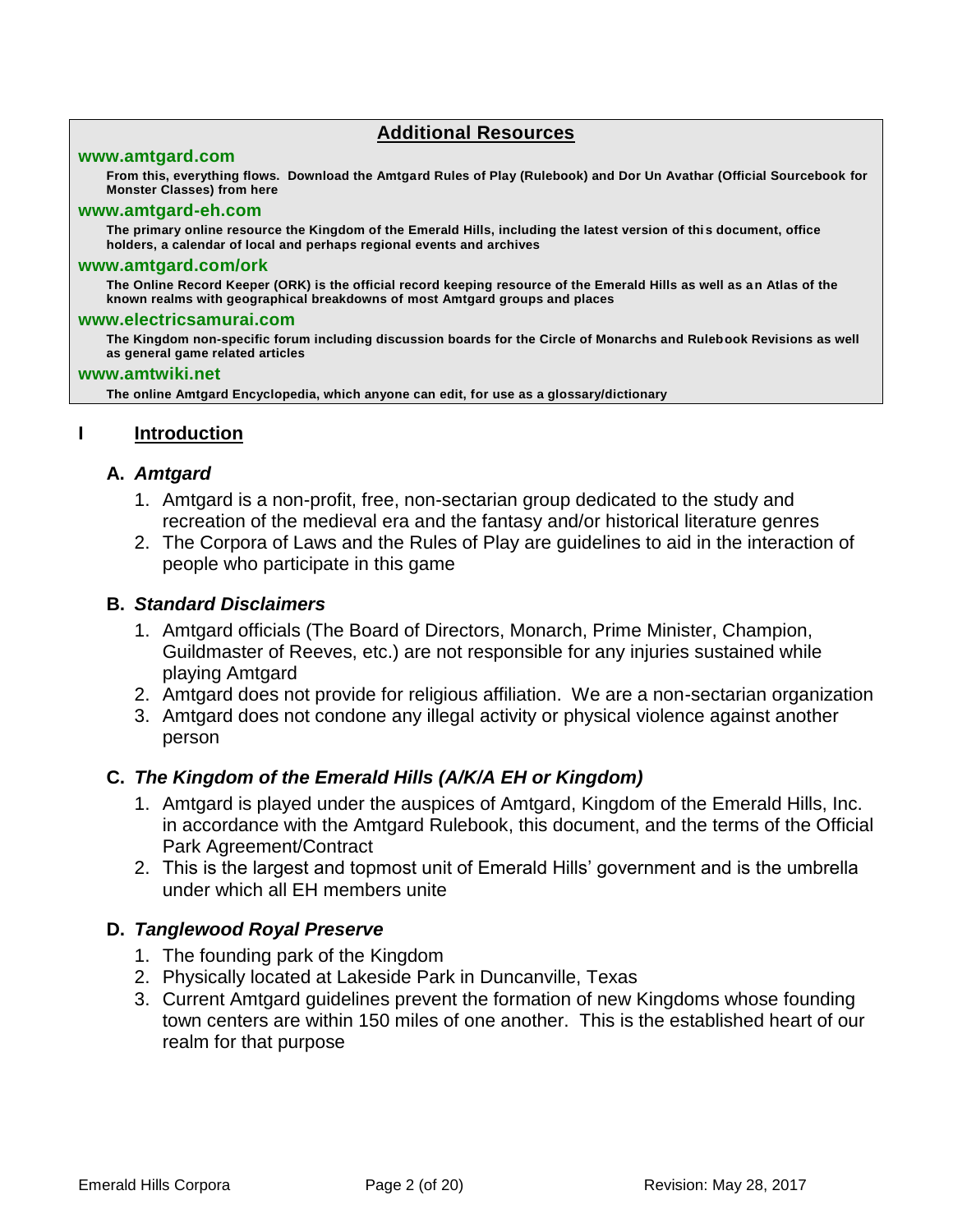#### <span id="page-2-0"></span>**II Credit System**

**A.** *The Emerald Hills credit system allows a player to be able to (normally) earn a maximum of 2 (Two) attendance credits in their chosen fighting class per week (The Amtgard "week" starts on Tuesday). A player may earn 1 (One) attendance credit per day by attending a regular gaming day at an Amtgard Park. Fighting class credits require playing the chosen class in a battlegame. Players who Reeve may instead earn a Reeve credit. Players who attend, but do not participate in combat (or have reached their fighting class attendance credit maximum for that week) instead earn a Color credit. Note that special event credits do not count towards the maximum. Full credit award breakdowns are listed in the following table:*

| <b>Credits</b> | <b>Class</b>     | Reason                                                                                                                                                                                                                                                                                                                                             |  |
|----------------|------------------|----------------------------------------------------------------------------------------------------------------------------------------------------------------------------------------------------------------------------------------------------------------------------------------------------------------------------------------------------|--|
|                | Any class played | First regular gaming day of a week                                                                                                                                                                                                                                                                                                                 |  |
|                | Any class played | Second regular gaming day in a week                                                                                                                                                                                                                                                                                                                |  |
| $1$ /day       | Anv              | Special Events: Crown Qualifications, Weaponmaster, Major events,                                                                                                                                                                                                                                                                                  |  |
|                |                  | Adopt-A-Highway Program, Demos, and others as agreed upon at Althing                                                                                                                                                                                                                                                                               |  |
| 3              | Any              | Kingdom Coronation and Kingdom Midreign                                                                                                                                                                                                                                                                                                            |  |
| 5              | Anv              | Attendance at The Gathering of the Clans                                                                                                                                                                                                                                                                                                           |  |
| Special        | Any class played | Monarch's Discretion: The Kingdom Monarch is allowed 3 additional credits per<br>reign to allocate as he/she sees fit for "Special Events." (i.e. Full class Quests,<br>battlegames, etc, developed by the Monarch for the specific purpose of<br>gathering the populace in one place on a pre-set date to encourage play with<br>greater numbers) |  |

#### <span id="page-2-1"></span>**III Kingdom Residency**

#### **A.** *To become a resident of the Kingdom of the Emerald Hills one must:*

- 1. Declare themselves to be a resident of The Kingdom of the Emerald Hills and/or one of its subgroups. A resident of an Emerald Hills subgroup automatically qualifies as having declared at the Kingdom level. A resident who claims The Kingdom of the Emerald Hills, but not one of its subgroups, may also hold residency in a group petitioning the Kingdom of the Emerald Hills
- 2. Not hold residency in any other Amtgard Kingdom or group

#### **B.** *To become an active resident of the Emerald Hills one must:*

- 1. Have been a resident for the preceding 6 month period
- 2. Occasionally participate in the functions of the Kingdom or its subgroups
	- a 'Occasionally' is defined as at least 6 (six) times in the 6 (six) months immediately prior to the 2 (two) weeks before the end date of a vote
	- b 'Participate' is defined as attend, sign-in, and interact in accordance to the nature of the function as determined by the PM or the PM's designated representative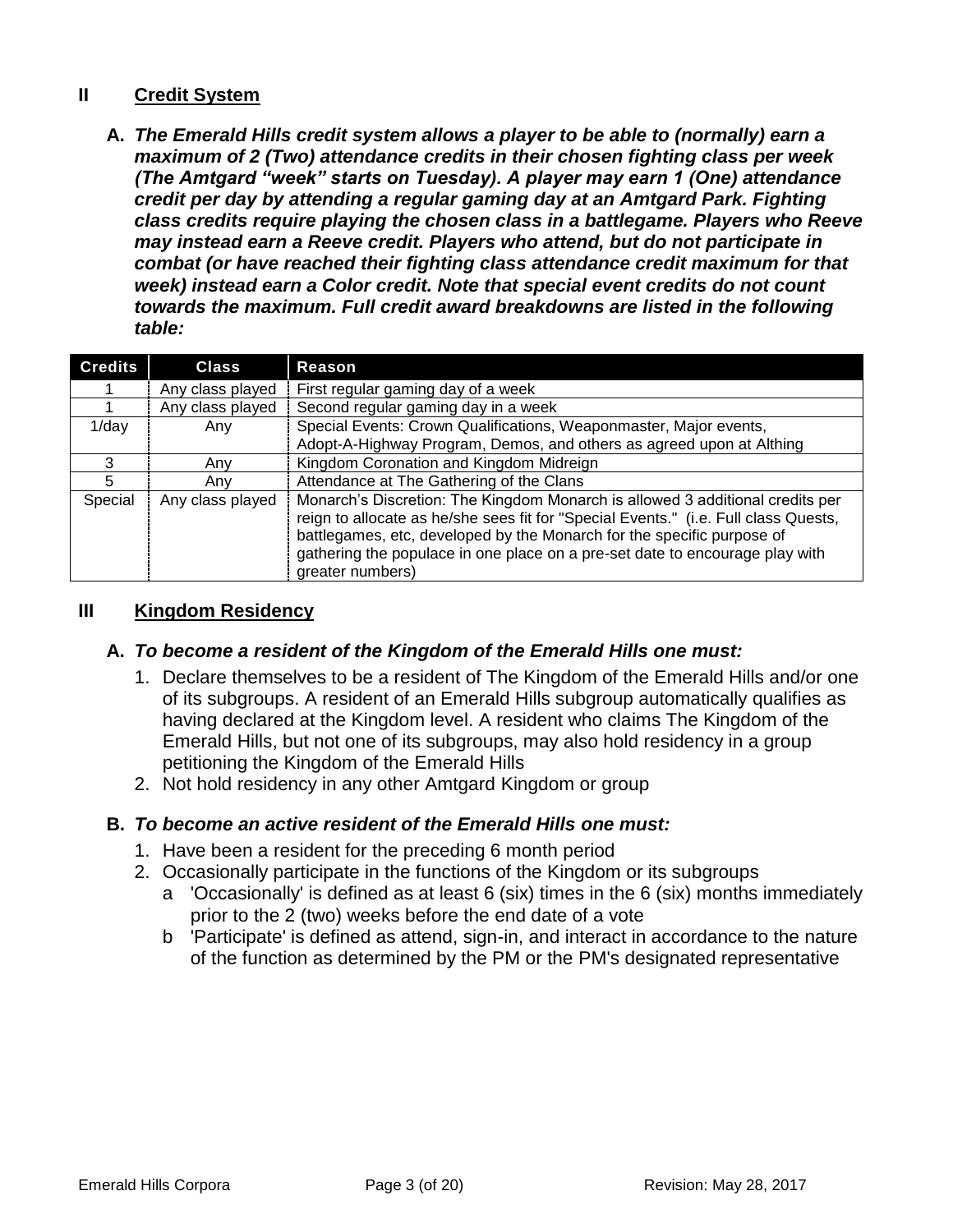#### <span id="page-3-0"></span>**IV Club Membership and Standard Policies**

#### **A.** *A Dues Paid member is an active resident who is at least 14 years of age, is currently dues paid, and has their updated mundane contact information on file with an EH PM. The following privileges are available only to dues paid members:*

- 1. Voting in elections
- 2. Voting in Althings
- 3. Holding offices
- 4. Subscription to club newsletter
- 5. Receipt of Current Amtgard Rulebook and Current EH Corpora

#### **B.** *Elections for Club Officers*

- 1. Crown Elections shall be held by the Prime Minister, Prime Minister Elections shall be held by the Guildmaster of Reeves
- 2. Crown Elections shall be held two or three weekends before Coronation, Prime Minister Elections Shall be held two or three weekends before Midreign.
- 3. Only Emerald Hills Dues Paid members may vote in any election
- 4. The winner shall be chosen by plurality vote. Unless otherwise specified in an office's description, votes will be drawn from the general pool of eligible voters
- 5. The Monarch shall break any tie votes in an election. (This ability is in addition to the Monarch's normal right to vote because he/she is a dues paid member)
- 6. No office candidate may concurrently announce for (nor hold) more than one of the following offices at the same group level: Monarch, Regent, Prime Minister, Champion, Guildmaster of Reeves

#### **C.** *Removing Club Officers*

- 1. Can be initiated by a petition signed by at least 20% of the active residents
- 2. Requires a 2/3 majority vote at an Althing to remove a Club Officer

#### **D.** *Althings*

- 1. An Althing can be held in all odd months (if no person has business to bring before the club, then there will be no Althing for that month)
- 2. An Althing must have an agenda that is announced at least 2 (two) weeks prior to the Althing
- 3. Only Emerald Hills Dues Paid members may vote in any Althing
- 4. Unless otherwise specified, all Althing items will be decided by plurality vote
- 5. The Althing may consist of the following:
	- a Revising and updating the Corpora
	- b Discussion and voting on major expenditures of the club treasury
	- c Discussion of the future of the Kingdom and its priorities
	- d Removing Club Officers from their office
	- e Resolving any other issues that are not covered by the Corpora or Rules of Play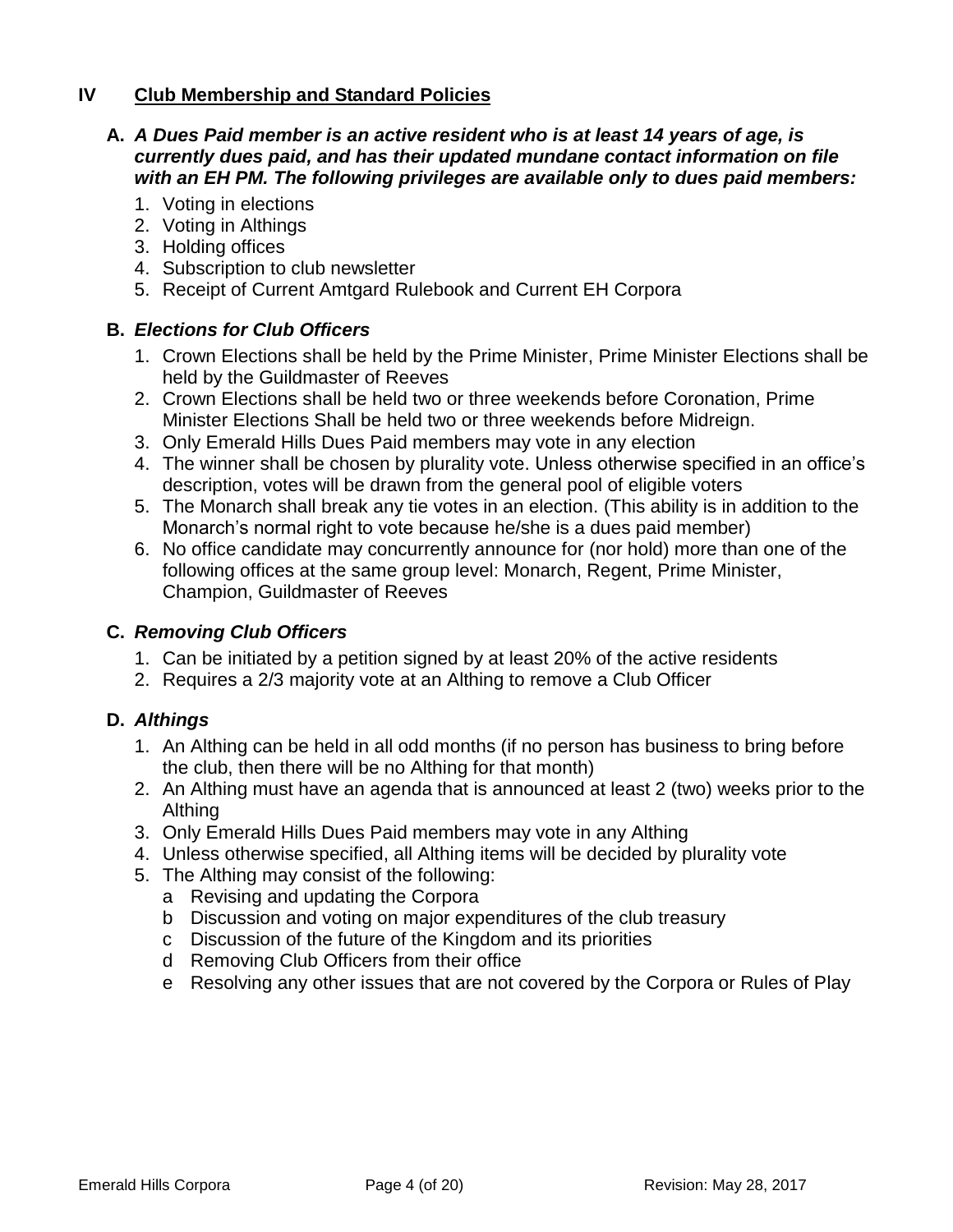# **E.** *Corpora Changes*

- 1. Only the Althing, or the Monarch and Prime Minister, can change, add, or delete from the governing laws of the Emerald Hills
- 2. Any decision agreed upon by the Monarch and Prime Minister is law until the next Althing. (A duration of one to seven weeks)

# **F.** *Duties and Policies of the Treasury*

- 1. Dues are \$6 for six months. (receipts will be given if requested)
- 2. Together, the Monarch and Treasurer may budget and approve expenditures for the operation of the Kingdom. This includes expenses for:
	- a Midreign and Coronation The Kingdom shall not expend an amount for an event greater than 50% of the average of the Kingdom's revenue for the preceding three events of the same type, without prior approval at Althing. Event of the same type refers to: Spring Midreign; Summer Coronation; Fall Midreign; Winter Coronation as distinct types
	- b World Banner Wars The Kingdom shall not expend an amount for World Banner Wars greater than 50% of the average of the Kingdom's revenue for the preceding three World Banner Wars for valid receipts submitted. Only the Authority of an Althing shall reimburse any receipts in excess of that amount

The High Officers (Monarch, Regent, Prime Minister, Champion, and GMR) are not required to pay any dues (or fees). That is, their dues paid status is frozen until they leave office. When they leave office their time remaining as dues paid resumes from where it was when they assumed office. (Normally adding 6 months to the dues paid "expiration date" will suffice).

- 3. Ancillary Expenses The Monarch and Prime Minister may each spend up to 10% of the treasury every month to run the Kingdom
- 4. Expenditures that fall outside the scope listed above must be voted on and approved at an Althing

# **G.** *Under Age Players*

- 1. Players under 14 years of age can be granted approval by the Monarch:
	- a Park level:
		- i Level 1: Permission to play in Park level battlegames & quests
		- ii Level 2: Permission to play in Park level trench battles & tournaments
	- b Kingdom level:
		- i Level 1: Permission to play in Kingdom level battlegames & quests
		- ii Level 2: Permission to play in Kingdom level trench battles & tournaments

# <span id="page-4-0"></span>**V Club High Offices**

# **A.** *(See Appendix 1 for 2017 alternative)To qualify for Crown Elections one must:*

- 1. Be a current Dues Paid Member
- 2. Be at least 18 years old 2 weeks prior to Crown Elections
- 3. Declare for office at least 4 weeks prior to Crown Elections
- 4. Pass a current Reeves and Corpora test with a score of at least 75% a Tests must be available at least 4 weeks prior to Crown Elections
	- b Tests must be passed at least 2 weeks prior to Crown Elections
- 5. Answer the current Statecraft Questions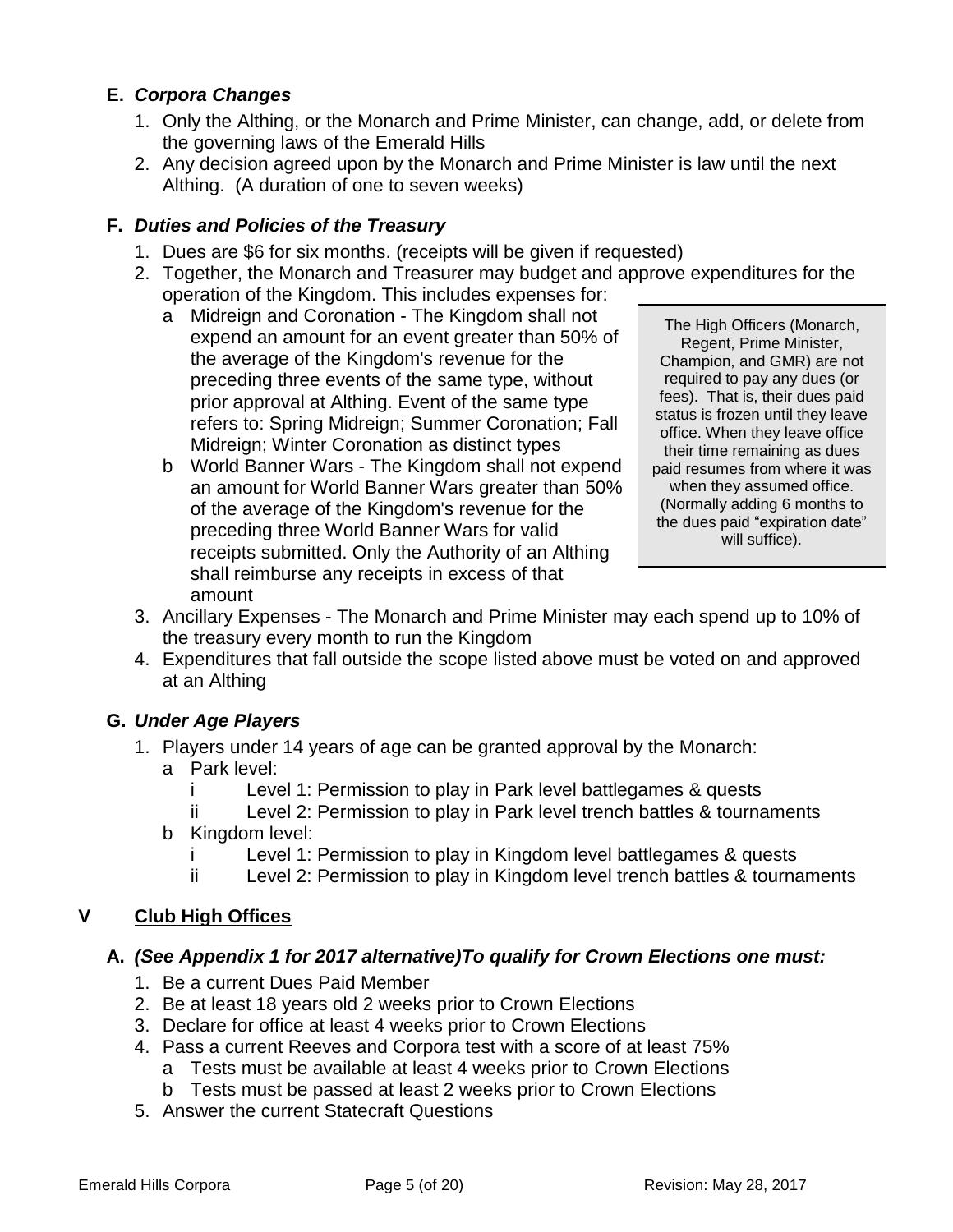- a Statecraft questions will be selected by the highest officer not running for reelection from those submitted by the populace
	- i No more than 3 questions may be selected
	- ii Questions should be relevant to the offices
	- iii Different offices may have different questions (All candidates for a given office will answer the same questions)
- b Questions must be posted 4 weeks prior to Crown Elections
- c Candidates must submit answers at least 2 weeks prior to Crown Elections
- 6. Have earned a Hydra that is current
	- a A Resident of the Emerald Hills must complete the following during the same reign to earn a Hydra (If a player started the process at June Coronation or after, they must complete all requirements before or during December Coronation):
		- i Reeve a Kingdom level fighting tournament or battlegame. (If the candidate chooses, or the event organizer has already selected their reeves, they may shadow one of the reeves. They would be required to stand with a reeve, assist as needed, and otherwise participate for the same time as the reeve, but they would not make calls on any of the fighters)
		- ii Judge a Kingdom level A&S tournament or Workshop. (If the candidate chooses, or the event organizer has already selected their judges, they may shadow the judges. They would be required to sit with the judges, participate in the judging process for the same time as the judges, and discuss entries with and provide scores for entered items. These scores will not count towards the entrants final scores)
		- iii Autocrat or sub-crat (Feast, gate, etc.) a Kingdom level event. (If the candidate chooses, or the Autocrat has already selected the event team, they may co-crat the event or a sub-area of the event as determined by the autocrat. They must work directly with their co-crat and fulfill all the duties expected of their position)
	- b All items listed in section V.A.6.a must be signed off on by one of the other players of the same position (i.e. another reeve, judge, or co-crat).
	- c In the case of a dispute, the person running the tournament/event (Champion, Regent, Event-Autocrat, etc.) will determine if the candidate fulfilled their obligations
	- d If there is still a dispute, the final decision will rest with the Kingdom Monarch
	- e Current Kingdom High Officers cannot work towards earning a Hydra while in office
	- f Any qualification listed in section V.A.6.a that cannot be completed at the Kingdom level may instead be done at three park level events. (Help reeve three park level fighting tournaments, etc.) Only one of these may be counted from the player's home park
	- g It is the responsibility of the officers / players in charge of an event (tournament, battlegame, A&S, etc.) to make sure that those seeking to use that event as part of their Hydra qualifications are given the opportunity to do so if space is available. If a scheduled event is cancelled, an alternative offer needs to be made (If a tournament at Coronation is cancelled, then the person who was going to reeve as part of qualifying should be offered a chance to reeve another tournament or battlegame at that event if possible)
	- h Once earned, a Hydra is valid for the next 2 consecutive election cycles. (If a player earns a Hydra by the end of the Dec – June reign, they will be able to run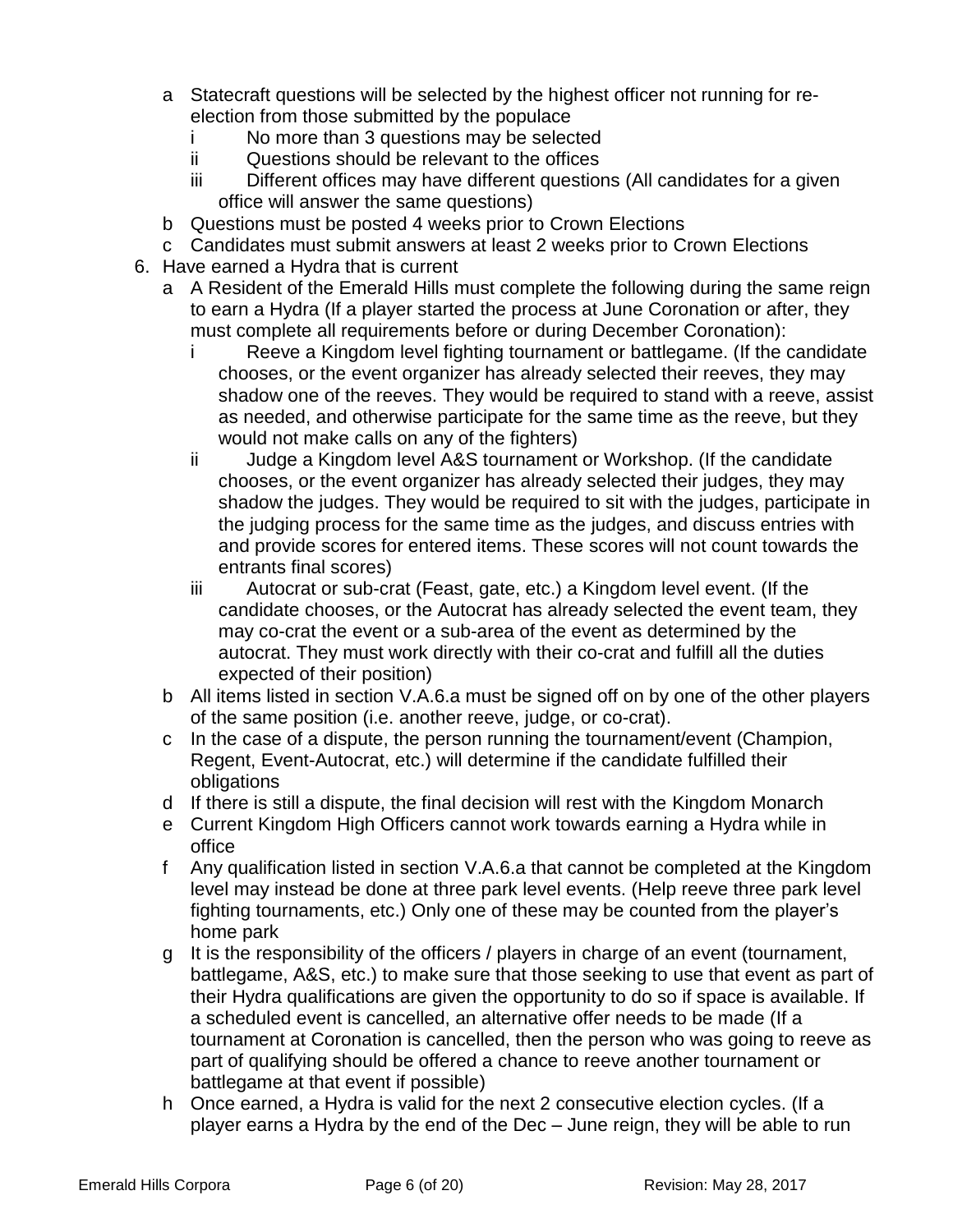for office during the December elections of that year, or the June elections of the following year without the need to re-earn a Hydra)

- i If the player finishes the Hydra qualifications 4 weeks prior to the current Crown Elections, they may also run for office during that Crown Election. (i.e. During the Dec – June reign, if a player earns a Hydra at least 4 weeks prior to voting, they may run for office for the June Crown Elections, and are still able to run in the next 2 election cycles)
- i As Parks mirror the Kingdom level Election Qualifications, completing the requirements of section V.A.6.a at the level of your home park (or higher) earns a Chimera. Earning a Hydra or a Chimera allows a Resident to meet the requirements of section V.A.6 to run for office at the park level (A person wanting to run for office at a Barony must complete the requirements of section V.A.6.a at the Barony level or higher)

# **B.** *Monarch (AKA King/Queen/Emperor/Empress)*

- 1. No Monarch may have the throne for more than two consecutive terms
- 2. Is not required to pay any event fees or dues during his/her term
- 3. Has the power to break tied Althings and Elections
- 4. Has an automatic seat on the BOD for the duration of his/her term
- 5. Presides over and conducts all ceremonies and functions
- 6. May grant ANY title, order, honor, or award mentioned in section "XI" of this document
- 7. May create new honors, awards, and titles
- 8. May distribute Magic Items at his/her discretion. See the Amtgard Rulebook for specifics about Magic Items
- 9. May award 3 (three) "special event" credits (see section "II" of this document)
- 10.Could receive the title of Duke/Duchess at the end of his/her term or Grand-Duke/ Grand-Duchess if he/she already has a Duke/Duchess title
- 11.May be removed from this office if he/she misses more than four weeks in a row or twelve weeks total. Removal may be initiated for vote at the next Althing by the request of any 3 dues paid members without the need for a petition
- 12.May not hold any park level office during his/her term

# **C.** *Regent (AKA Consort)*

- 1. Is not required to pay any event fees or dues during his/her term
- 2. Will become Monarch if the current Monarch abdicates or is removed from office
- 3. Is responsible for:
	- a Heading and appointing the Guildmasters of the Colleges of Arts and Science
	- b Running the Dragonmaster Tournament
	- c Running the Midreign feast, and the next Coronation feast
- 4. May grant the following orders: Crimson, Dragon, Garber, Lion, Owl, Rose, and Smith
- 5. May create new honors and awards in keeping with his/her duties
- 6. Could receive the title of Count/Countess at the end of his/her term
- 7. May be removed from this office if he/she misses more than four weeks in a row or twelve weeks total. Removal may be initiated for vote at the next Althing by the request of any 3 dues paid members without the need for a petition
- 8. May not hold any park level office during his/her term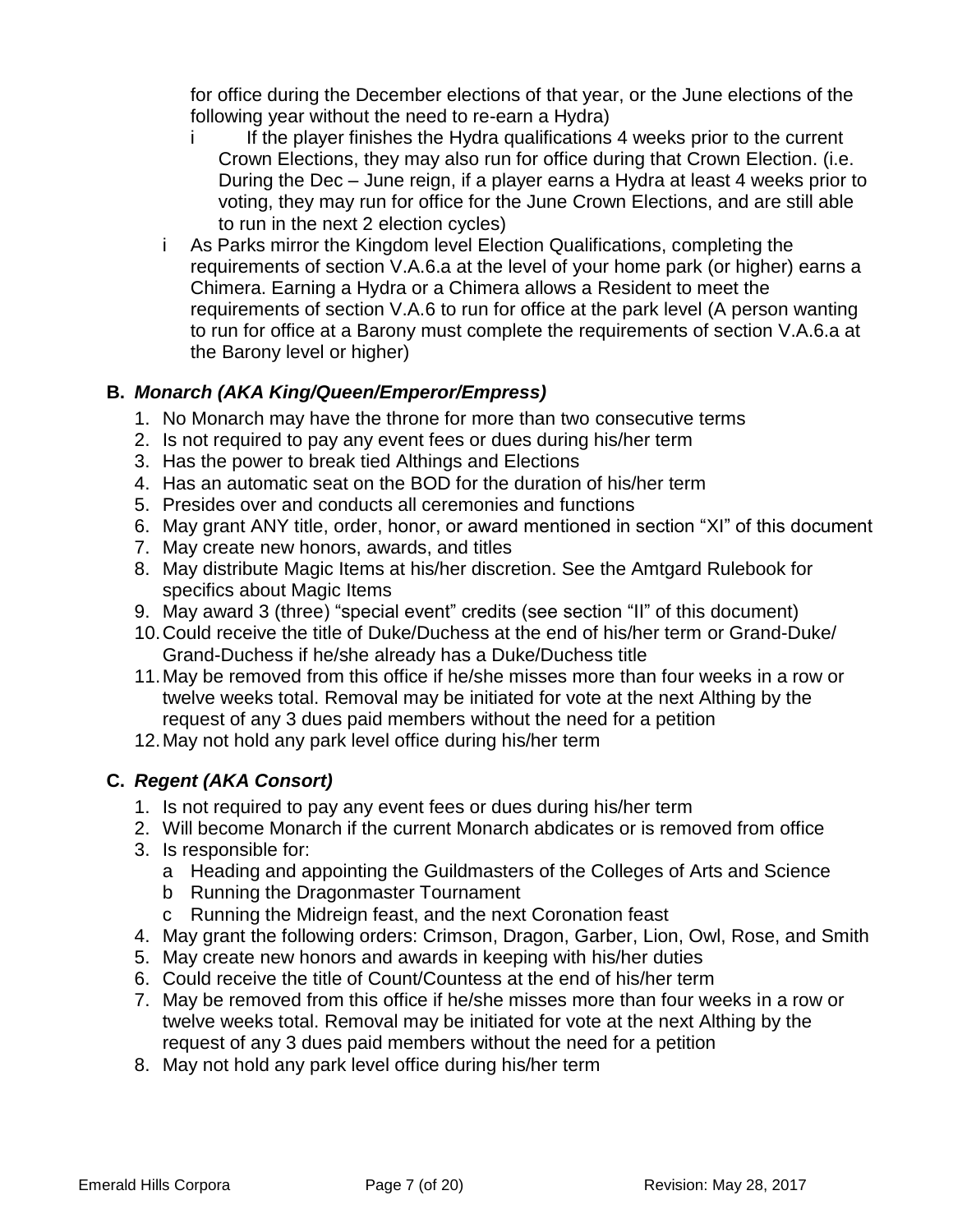# **D.** *Prime Minister (PM)*

- 1. To qualify for PM Elections one must:
	- a Be a current Dues Paid Member
	- b Be at least 18 years old 2 weeks prior to PM Elections
	- c Declare for office at least 4 weeks prior to PM Elections
- 2. Has an automatic seat on the BOD for the duration of his/her term
- 3. Has the power to appoint an assistant if he/she finds it necessary
- 4. Is not required to pay any event fees or dues during his/her term
- 5. Is responsible for:
	- a Maintaining accurate records of the waivers, attendance, voting eligibility status, Hydra status, and Dues Paid status of all EH residents
	- b Recording titles, orders, honors, and awards given by the Kingdom
	- c Overseeing EH Subgroup Chancellors. In furtherance of this; must collect copies of sign-in sheets and waivers from all EH Subgroups
	- d Autocrating Gate (or overseeing Gate) at any event hosted by the EH
	- e Providing Rulebooks and Corporas to EH dues paid members upon request (no more than 1 time per 6 months)
	- f Administering all elections other than the PM elections
- 6. May bestow the following orders: Crimson and Lion
- 7. Could receive the title of Baron/Baroness at the end of his/her term
- 8. May be removed from this office if he/she misses more than four weeks in a row or twelve weeks total. Removal may be initiated for vote at the next Althing by the request of any 3 dues paid members without the need for a petition

#### **E.** *Champion*

- 1. Is not required to pay any event fees or dues during his/her term
- 2. Is responsible for:
	- a Maintaining the lost and found for the Kingdom
	- b Checking all weapons and armor for safety and legality
	- c Organizing battlegames on days when no pre-determined scenarios are scheduled
	- d Running the Weaponmaster Tournament
	- e Running the Relic Quests at Midreign and Coronation
	- f Defending the Crown (the Monarch and the Regent)
- 3. May bestow the following orders: Gladius, and Griffin
- 4. Could receive the title of Defender after his/her term
- 5. May be removed from this office if he/she misses more than four weeks in a row or twelve weeks total. Removal may be initiated for vote at the next Althing by the request of any 3 dues paid members without the need for a petition

# **F.** *Guildmaster of Reeves (GMR)*

- 1. Is not required to pay any event fees or dues during his/her term
- 2. Is responsible for:
	- a Working with the Monarch and Champion to ensure the rules are applied accurately, fairly, and honestly
	- b Working with the Champion in checking armor and weapons for safety and legality
	- c Ensuring that the members of the Reeves guild fulfill their responsibilities
	- d Ensuring that there is an appropriate number of reeves at any Amtgard event and that the conduct of reeves is competent and fair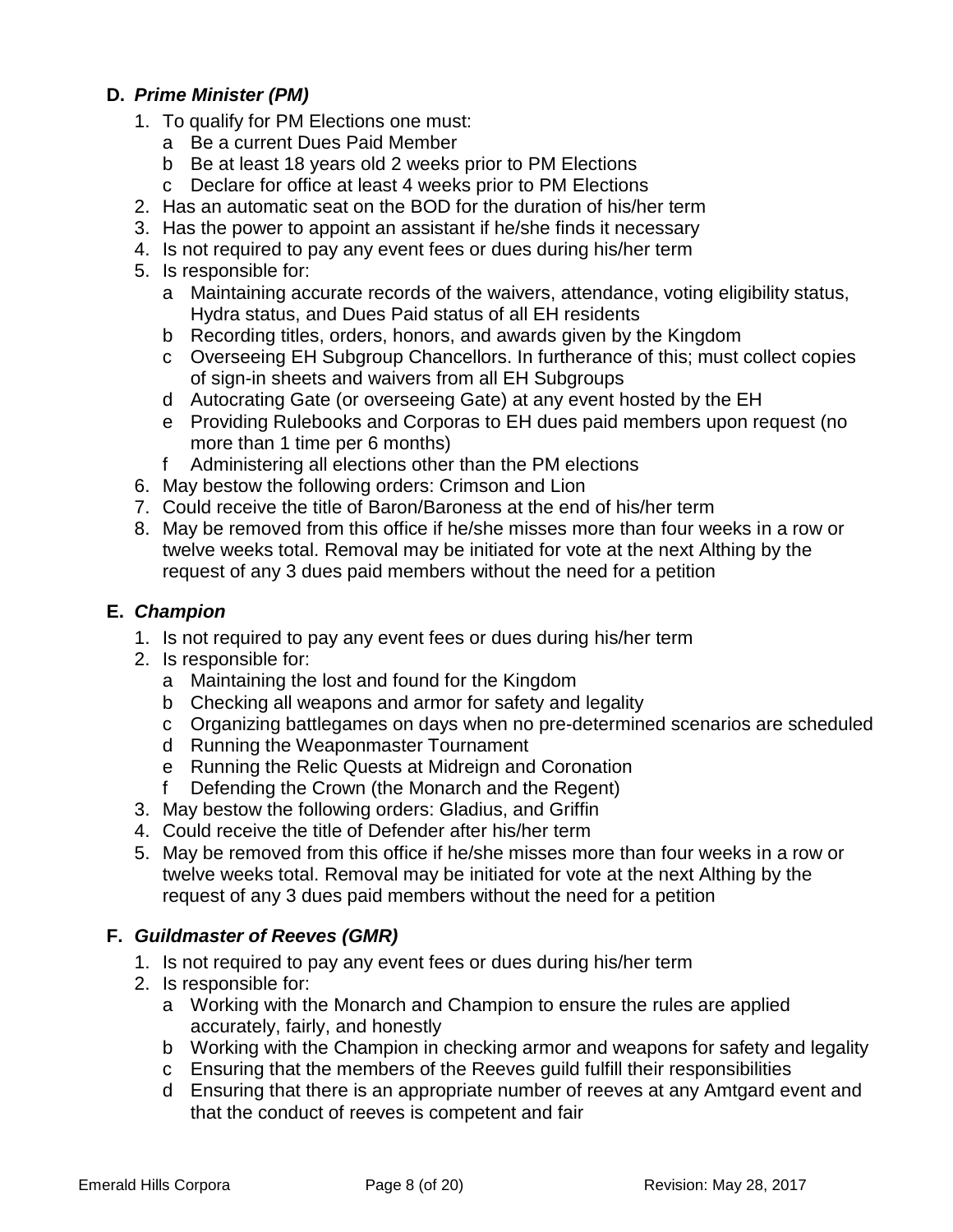- e Is the Crown's adviser on the rules
- f Administering the EH Reeve's test. At minimum, shall administer it for a 2 week period from 4 weeks prior to 2 weeks prior to Crown Elections
- g Administering the PM elections
- h Assisting with any Kingdom level tournament
- 3. May administer a level test for any class
- 4. Removal is by a 2/3 vote of the dues paid members of the Reeves Guild and approval of the Monarch and PM

# **G.** *Vacated and Pro-Tem Positions*

- 1. If a high officer position (other than Monarch) becomes vacated, or no one qualifies for the position, a Pro-Tem replacement may be appointed through the end of the term for which the position was elected by joint agreement of the sitting Monarch, and either the PM or GMR
- 2. Pro-Tem officers may only award orders at the level of the highest subgroup in the EH

# <span id="page-8-0"></span>**VI Other Positions**

# **A.** *Board of Directors (BOD)*

- 1. Must be 18 years or older
- 2. Must be Dues Paid Members
- 3. There are seven seats on the BOD
	- a One seat is held by the sitting Monarch
	- b One seat is held by the sitting Prime Minister
	- c Five seats are filled via open ballot for one-year terms. The annual terms shall be staggered so that there are always at least two members that were active during the preceding six months. If a BOD member holding an open ballot seat becomes Monarch or PM, then he/she must vacate their open ballot seat
	- d If a BOD seat is vacated, an election will be held at the next election or Althing to fill the seat for the remainder of the term
- 4. The BOD will work with the Monarch and PM in areas where the club has dealings with various government agencies and their institutions and laws
- 5. The BOD elects its own "Board Officer" positions of: President, Vice-President, Secretary, and Treasurer. See the EH BOD SOPs for more information
- 6. In addition to its BOD member duties, the BOD Treasurer is responsible for:
	- a Serving as club treasurer. This includes:
		- i Maintaining accurate records on all club income and expenditures
		- ii Maintaining the EH Bank account
		- iii Ensuring the collection of any monies intended for the EH
		- iv Filing State franchise tax forms, and Federal corporate tax forms
		- v Anything outlined in section "IV.F. Duties and Policies of the Treasury"
	- b Presenting for publication at each Midreign a summary of group income, expenditures, balances, and debts for the previous 12 months
	- c Maintaining an inventory of group assets including but not limited to: Crowns, Thrones, High Table items, Kingdom sword ... etc. Within 4 (four) weeks of each Coronation, the Treasurer shall verify the status of the Assets with the previous Monarch. If any item is lost or missing, that Monarch will be liable for the replacement of said item. The Treasurer shall then facilitate transfer of responsibility over the group Assets from the previous Monarch to the next. The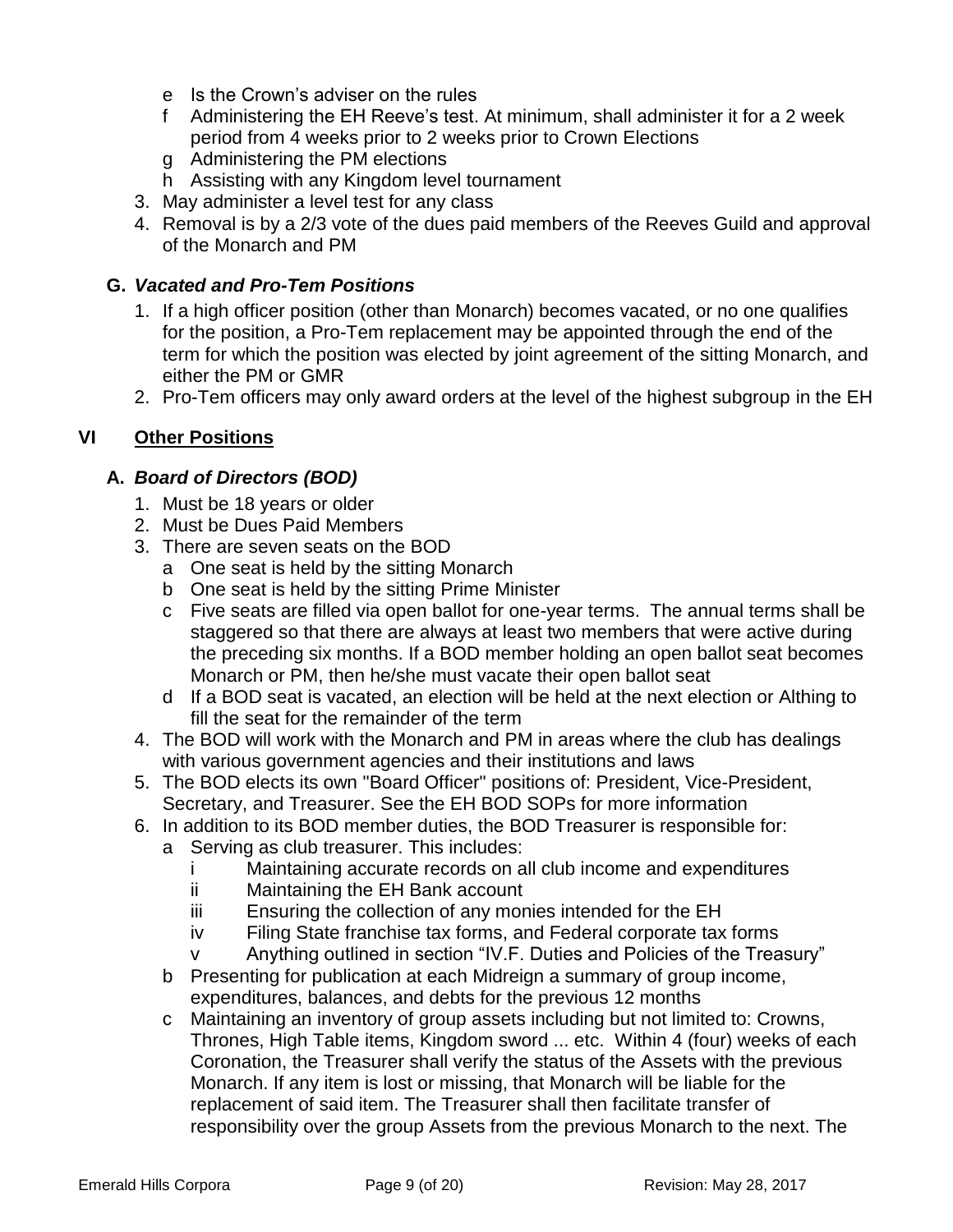list/status of group Assets shall be published in conjunction with each Midreign treasury report

- 7. The BOD has no power to change, alter, or otherwise affect the Corpora
- 8. The BOD has no status in the order of precedence and no jurisdiction over internal club functions

#### **B.** *Interkingdom Rules Representative*

- 1. The Interkingdom Rules Representative is responsible for suggesting and discussing changes and clarifications to the Rulebook as per the Rules Revision Process
- 2. The Interkingdom Rules Representative is appointed and dismissed by joint agreement of the Monarch, and either the PM or GMR
- 3. The appointment's term is open-ended to allow for consistency; however the appointee resigning or being dismissed can end the term

#### **C.** *Reeves Guild*

- 1. Made up of people who have passed the most recent Emerald Hills Reeves test within the last six months with a score of 75% or better and the current GMR. The Emerald Hills Reeves test shall have at least 100 questions
- 2. Reeves have the following powers (under the jurisdiction of the GMR):
	- a May add newcomers and adjust the teams to balance a game
	- b May call whether a hit on a person is valid or not
	- c May take unsafe people or equipment off the battlefield
	- d May take time off a person's death if he died especially well
	- e May declare a person dead if he/she is persistently causing problems
	- f May declare the end to a game if play is stagnating
	- g May appropriate additional reeves if they are needed
- 3. Reeves are responsible for:
	- a Ensuring that the games are safe to participants and bystanders
	- b Helping the participants in their understanding of the games
	- c Ensuring the quality of play is honest and in keeping with the spirit of the rules
- 4. All members are required to reeve at least one game per month

# **D.** *Colleges of the Arts and Sciences*

- 1. The Regent shall appoint the guildmasters of Arts and Sciences. Although the guilds will vary, the following are examples:
	- a Arts Art, Garbers, Literature, Minstrels, Theatre
	- b Science Heraldry, Sages, Engineers, Gladiators, Smiths
- 2. Guildmasters are responsible for encouraging the interest, growth, and application of their particular discipline in the club and also informing the Monarch and/or Regent when individuals do work worthy of an award within their particular discipline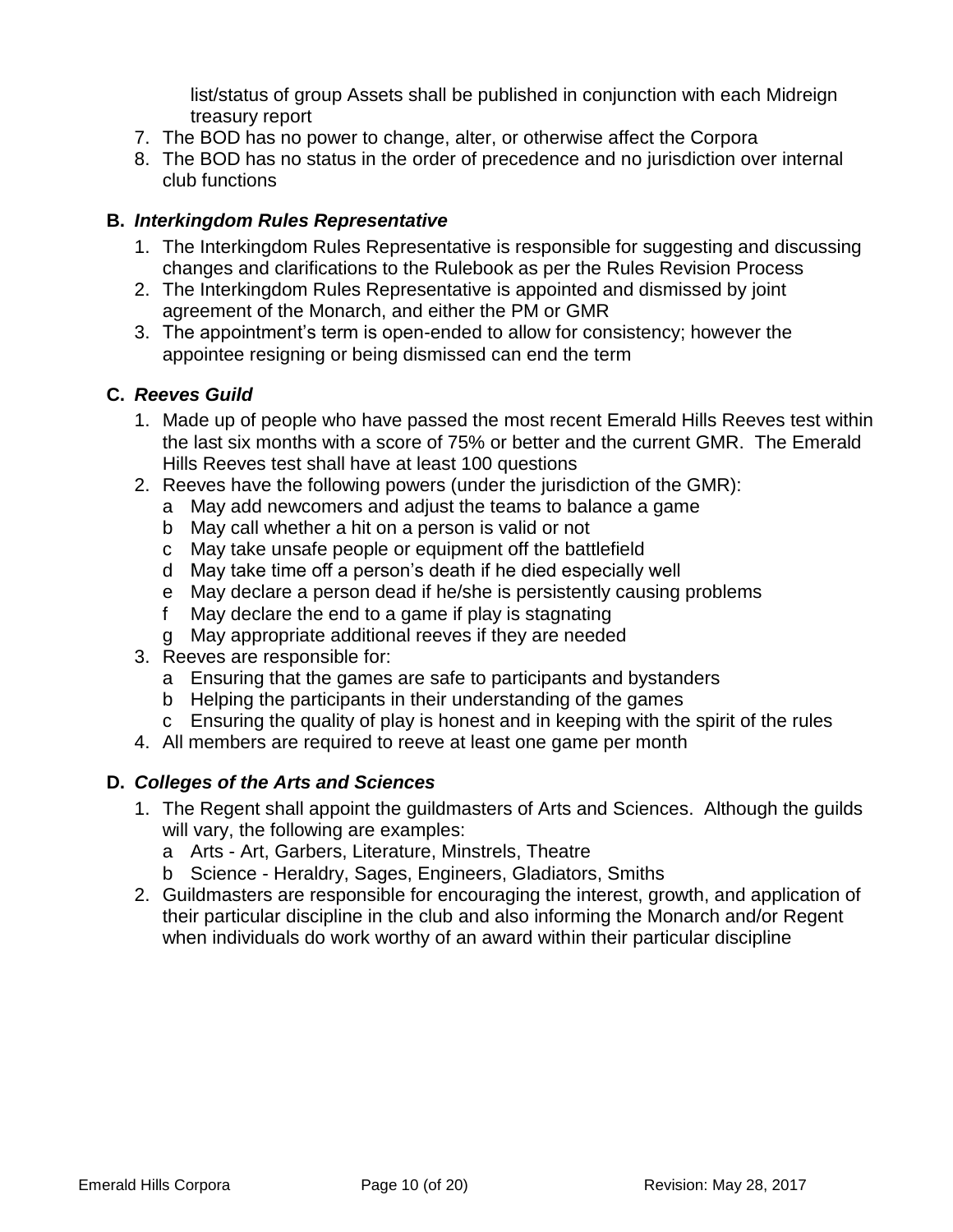# **E.** *Class Guildmaster*

- 1. Class Guilds include all fighting guilds (warriors, healers, barbarians, etc.)
- 2. The term is open-ended to allow for consistency; however the term may be ended by the guildmaster resigning, being removed, or a new election may be called for by 3 Dues Paid members of the guild to occur at the next crown elections
- 3. Guildmasters must be Dues Paid Members
- 4. Guildmasters must be at least  $2^{nd}$  level unless there are no other qualified candidates
- 5. One must have received a credit in a guild in the past six months in order to vote for or run for that class guildmaster
- 6. Guild members must pass a verbal and/or written test given by their guildmaster in order to advance in level
- 7. If the proper guildmaster is unavailable, or if the sitting guildmaster needs to test, then the GMR, or three other guildmasters may give the appropriate test
- 8. Guildmasters have the following responsibilities:
	- a Ensure that guild members follow the proper rules of the class
	- b Monitor their class and present ideas for improvements and possible solutions for problem areas to the Monarch and the Interkingdom Rules Representative
	- c Help new people to learn and play by the rules
	- d Encourage garb, equipment, and personas applicable to their class
- 9. Guildmasters may be removed from office by a 2/3 vote of all dues paid members of that guild, or by joint agreement of the Monarch, and either the PM or GMR

# **F.** *Guildmaster of Knights*

- 1. Chosen from the Circle of Knights (COK) by election at the Crown Elections
- 2. Only active COK members (as defined by the COK Bylaws) may vote for or run for GMK
- 3. Is responsible for all duties listed in the COK Bylaws
- 4. May be removed by 75% vote of active COK Members

# **G.** *Circle of Steel*

- 1. Composed of the captains of all companies with three or more active members
- 2. Shall organize and initiate company related activities within the club

# <span id="page-10-0"></span>**VII Court Appointees**

# **A.** *Head of Security (AKA Magistrate, Constable) and Security (AKA Deputies)*

- 1. Appointed at the Monarch's discretion for the duration of an Amtgard function
- 2. Additional Security personnel are deputized by the Head of Security from among the Kingdom's residents on an as needed basis
- 3. Responsible for patrolling Kingdom functions to control mundane (real life) theft and/or harassment. In addition, he/she enforces mundane event and site rules

# **B.** *Captain of the Guard*

- 1. Appointed and dismissed at the Monarch's discretion
- 2. Is in charge of "in game (role-playing based)" security at all Amtgard events
- 3. Ensures that the Monarch and Regent are properly escorted
- 4. Shares duties with the Champion in terms of carrying out the policies of the Crown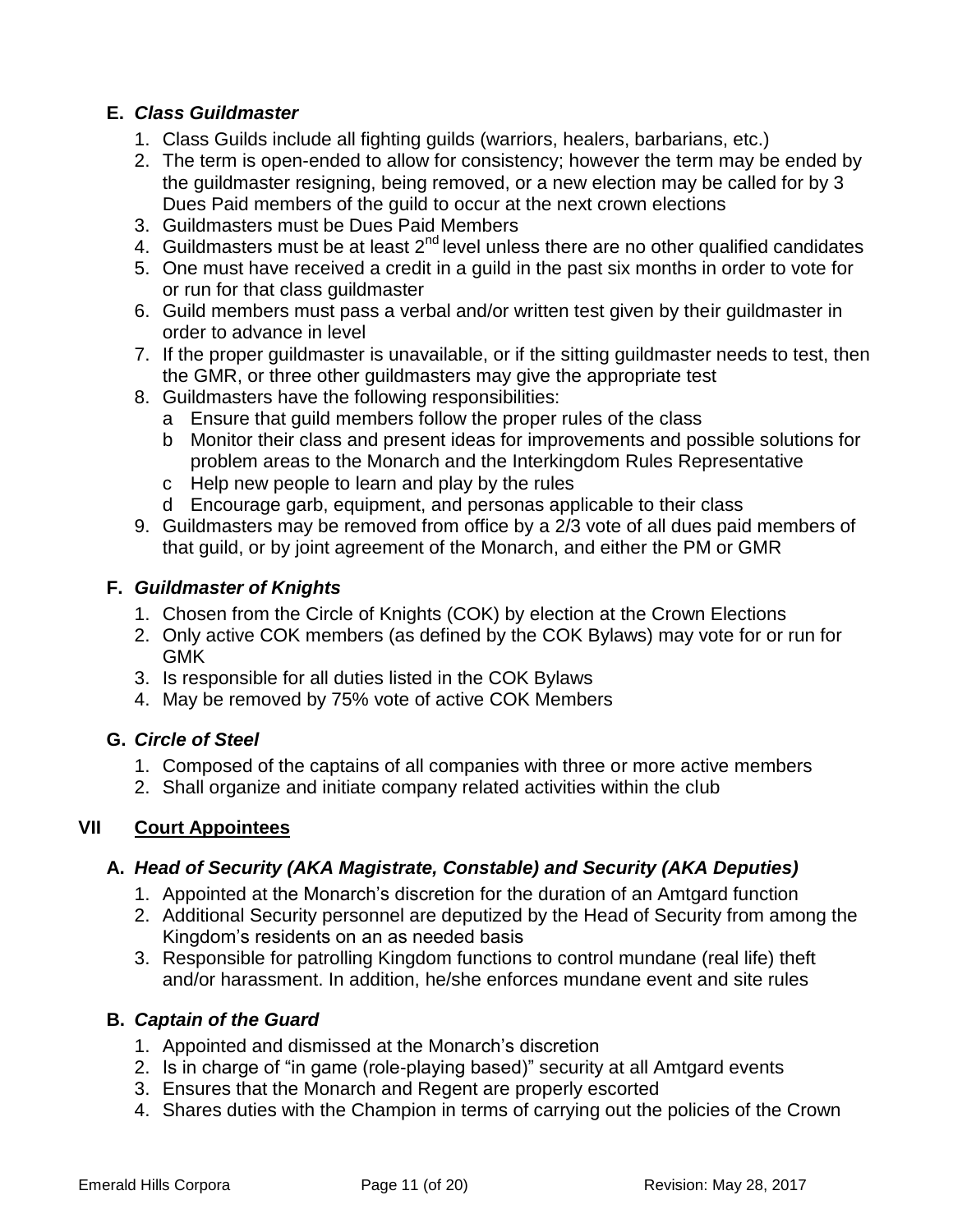#### **C.** *Crown's Guard*

- 1. Does not include the Champion, the Regent's Defender, or the Captain of the Guard
- 2. Up to 10 people may serve on the Guard. Up to 5 appointed and dismissed at the Monarch's discretion, and up to 5 appointed and dismissed at the Regent's discretion
- 3. Shall Escort the Crown and aid the Captain of the Guard in his/her duties

#### **D.** *Regent's Defender*

- 1. Appointed and dismissed at the Regent's discretion
- 2. Will escort and guard the Regent during his/her reign

#### **E.** *Scribe*

- 1. Appointed and dismissed at the Monarch's discretion
- 2. Is responsible for publishing a club newsletter
- 3. Prints any fliers, letters, or other news of the high officers and guildmasters
- 4. Works with the Monarch to maintain a yearly calendar of events

#### **F.** *Court Bard*

- 1. Appointed and dismissed at the Monarch's discretion
- 2. Is responsible for organizing the performance of the arts at official club functions

#### **G.** *Court Jester*

- 1. Appointed and dismissed at the Monarch's discretion
- 2. Is responsible for creating humor and levity at official club functions

#### **H.** *Heir Apparent*

- 1. Must be between the ages of 14-17
- 2. Appointed and dismissed at the Monarch's discretion
- 3. Is responsible for keeping a watch for participants under the age of 18 worthy of notice and recommend them to the Monarch for appropriate awards
- 4. Could receive the title of Lord/Lady at the end of his/her term
- <span id="page-11-0"></span>**VIII Kingdom Events** Regularly scheduled Kingdom Events are listed below. In addition, a Kingdom Function announced at least 4 weeks in advance may be designated a Kingdom Event by joint agreement of the Monarch, Regent, and Champion

# **A.** *Crown Elections*

- 1. Suggested date held: two or three weekends before Coronation
- 2. Autocrat: Prime Minister

# **B.** *Coronation*

- 1. The event where the winners of the Crown elections assume office
- 2. Suggested date held: second full weekend in June and December
- 3. Autocrat: outgoing Monarch

# **C.** *Coronation Feast*

- 1. In conjunction with Coronation
- 2. Autocrat: outgoing Regent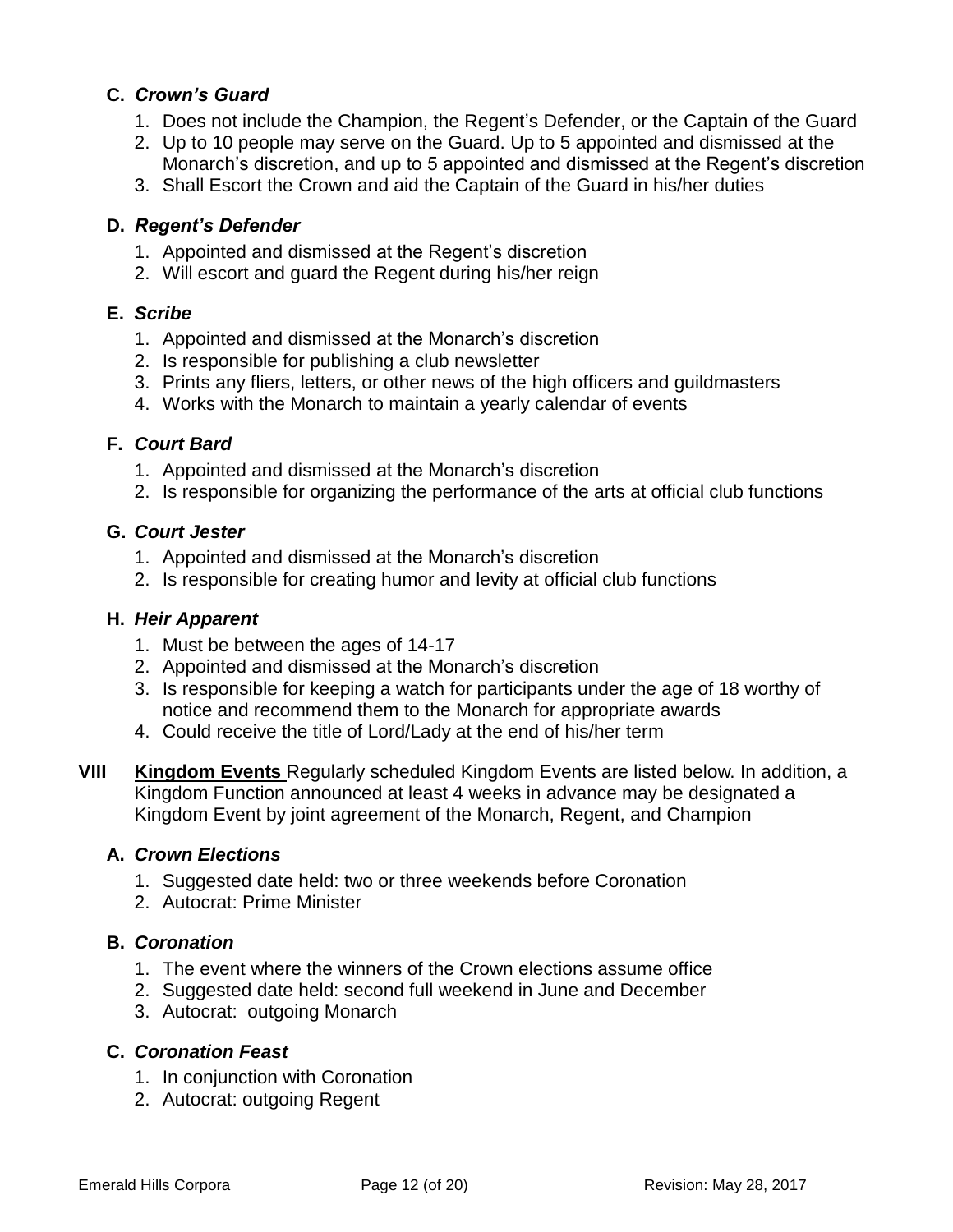#### **D.** *Warmaster Tournament*

- 1. This is a passage of arms in several different weapons classes
- 2. The winner of this tournament will hold the title of Warmaster for six months
- 3. Suggested date held: in conjunction with Coronation
- 4. Autocrat: outgoing Champion

#### **E.** *PM Elections*

- 1. Suggested date held: two or three weekends before Midreign
- 2. Autocrat: Guildmaster of Reeves

#### **F.** *Midreign*

- 1. The event where the winners of the PM Elections assume office
- 2. Suggested date held: second full weekend in March and September
- 3. Autocrat: Monarch

#### **G.** *Midreign Feast*

- 1. In conjunction with Midreign
- 2. Autocrat: Regent

#### **H.** *Dragonmaster Tournament*

- 1. This is an Arts and Sciences tournament of several different genres
- 2. The winner of this tournament will hold the title of Dragonmaster for six months
- 3. Suggested date held: in conjunction with Midreign
- 4. Autocrat: Regent

#### **I.** *Weaponmaster Tournament*

- 1. This is a passage of arms in several different weapons classes
- 2. The winner of this tournament will hold the title of Weaponmaster for six months
- 3. Suggested date held: in conjunction with Midreign
- 4. Autocrat: Champion

#### **J.** *World Banner Wars*

- 1. A full class team tournament with participants from throughout Amtgard
- 2. Suggested date held: The second or third weekend of October
- 3. Autocrat: As selected by the Monarch and Treasurer. Said selection is to occur at least 6 (six) months prior to the event

#### <span id="page-12-0"></span>**IX Subgroup Guidelines**

#### **A.** *Subgroup Types and Formation*

- 1. **Park**
	- a To be an EH Park an Amtgard Chapter shall be a "contracted chapter" as per the Amtgard Rulebook
	- b Parks shall not be a subgroup of any non-EH group
	- c Parks shall have completed the requirements in the Petitioning Park Agreement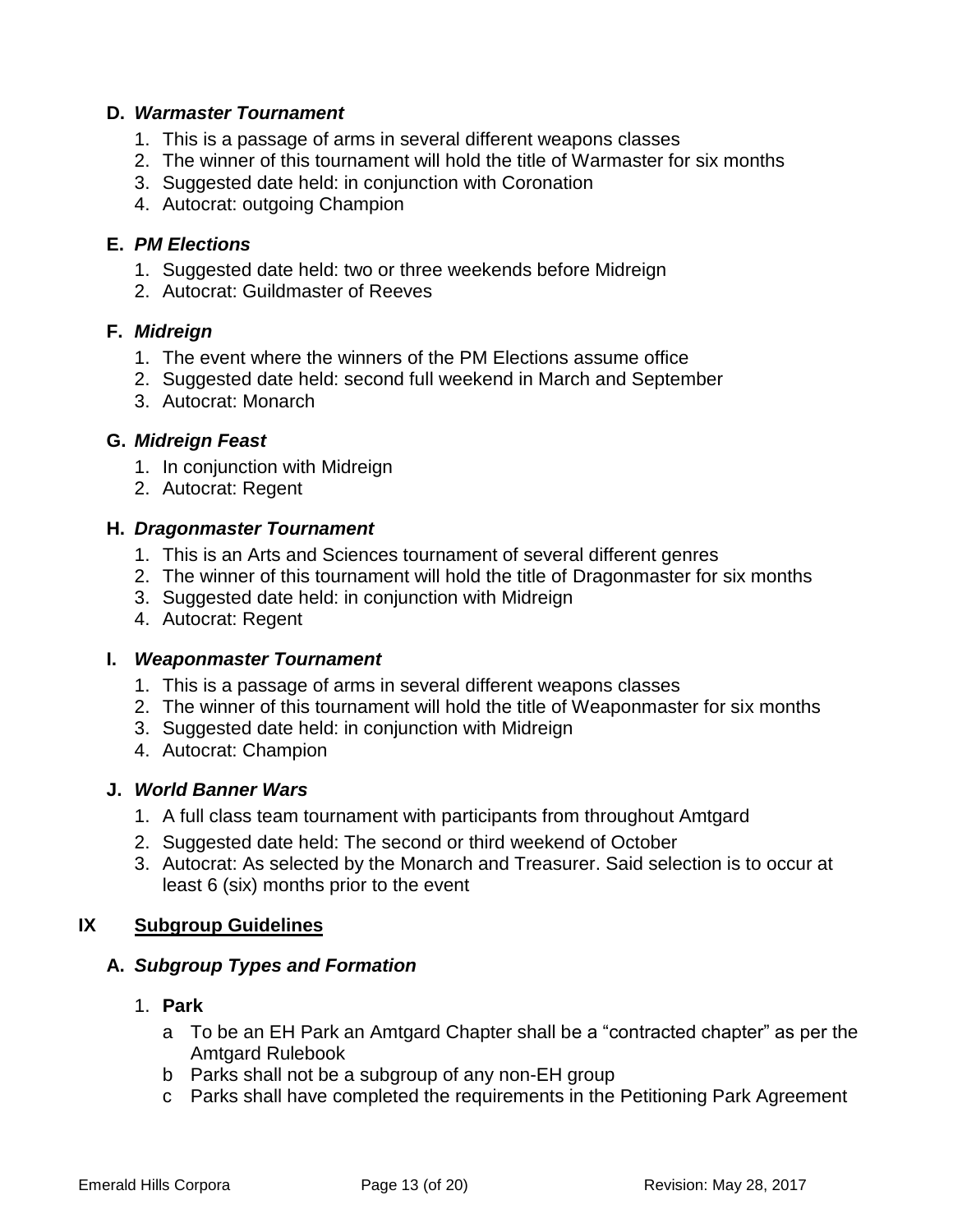- d Parks shall have signed an official contract with the EH Monarch
	- i Approval of any Park *contract* with EH will be by majority vote of the EH Board of Directors (BOD)
	- ii The EH BOD can terminate the contract by majority vote if the EH Monarch or PM brings evidence to the BOD that the contract has been violated and the BOD finds such evidence sufficient to show that a violation has occurred

# 2. **Confederation of Parks (Confederacy)**

- a Should 2 or more EH Parks located outside the EH exclusive domain (as defined by the Amtgard Rulebook) develop a mutual interest in cooperatively joining forces they may form a Confederacy
- b EH Parks may join a Confederacy by signing a Confederacy addendum
- c A Confederacy must select one of its Parks to be its functional geographic center and that park:
	- i Shall be least 150 miles from the official Chapter Seat of any Amtgard Kingdom
	- ii Shall be greater than 75 miles from the functional geographic center of any existing EH Confederacy
	- iii Shall be greater than 75 miles from the Chapter Seat of any EH Principality unless the formation of the Confederacy is initiated by the Principality in which case the Principality Chapter Seat and the Confederacy functional geographic center will be the same Park
	- iv Shall be greater than 75 miles from the Chapter Seat of any non-EH Amtgard entity that meets the size/status guidelines of an EH Principality
- d For the purpose of determining subgroup size a given Confederacy's resident sign-ins in a given month will be determined by the greater of either:
	- i The Confederacy Park with the highest Average Weekly Attendance that month or
	- ii The total number of Confederacy residents signing in at a Confederacy or Kingdom sponsored Event in that month

# 3. **Principality**

- a The subgroup type of Principality is reserved for a Park or Confederacy that is preparing to petition for Kingdom status
- b A subgroup switching to the Principality type:
	- From the Confederacy type shall declare one of its parks the Chapter Seat for pre-Kingdom attendance calculating and contract purposes
	- ii From the Park type shall form a Confederacy with the parks within a 75 mile radius of the Park/Chapter Seat for pre-Kingdom multi-park cooperation purposes
- c The subgroup shall have prepared a Principality Corpora of Bylaws under which the proposed Principality shall practice governing itself in a Kingdom-like fashion.
	- i The Principality Corpora shall NOT contain bylaws contrary to the EH **Corpora**
	- ii The Principality Corpora can include:
		- (a) Provisions for a Principality Circle of Knights for the purpose of:
			- (i) Drafting the future Kingdom's COK bylaws
			- (ii) Recommending qualified Principality residents to the EH COK
		- (b) Stricter requirements than the EH corpora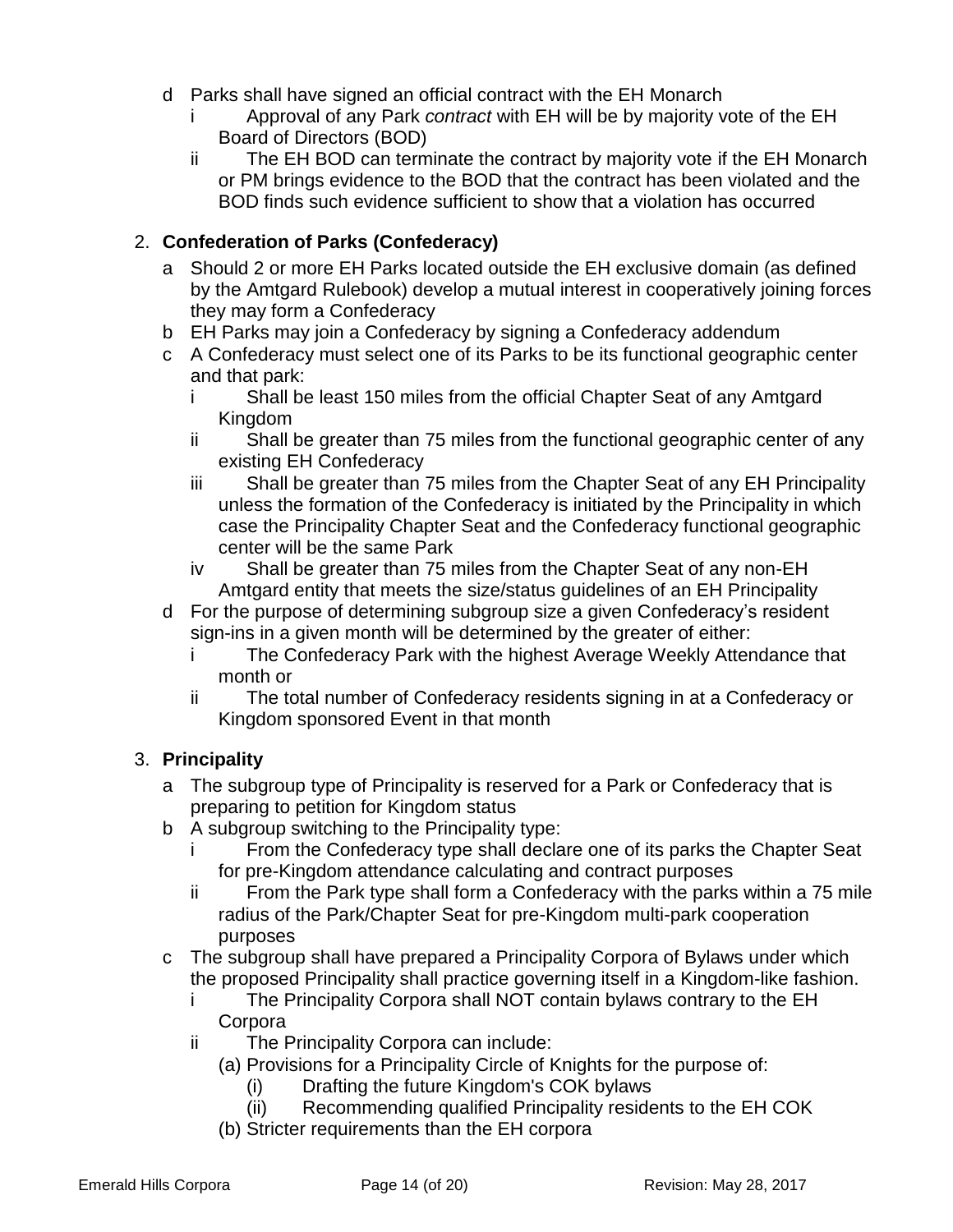- d Principality residents shall continue to have all rights and privileges as EH residents
- e The EH PM shall NOT have access to a Principality Chapter Seat records in the ORK. Note: Failure to maintain records is a contract violation that may result in Park or Confederacy demotion
- f Before the EH Monarchy notifies the COM of a Principality's declaration to apply for Kingdom status (at a future Gathering of the Clans) the Principality shall have maintained Principality status for at least 12 consecutive months
- g Before the COM will consider a Principality for Kingdom status the Principality shall have made all necessary applications, notifications, and preparations as per the transition guidelines laid out by Amtgard International Inc. and the COM

# **B.** *Subgroup Record Guidelines*

- 1. Subgroup Prime Ministers must assist the Kingdom PM in their collection of records. Toward that end they must submit their park records to the ORK at least once per month and provide copies of their sign-in sheets and waivers to the Kingdom PM at each Coronation and Midreign
- 2. Confederacy subgroups must also submit copies of their sign-in sheets and waivers to the Confederacy PM
- 3. Principalities shall continue to submit copies of records to the EH PM as per applicable Park/Confederacy Guidelines until the Principality has gained full independence as per COM decision

# **C.** *Subgroup Size/Status Guidelines*

- 1. Subgroup size/status is calculated by Monthly Attendance: The park day with the highest number of players above the age of 8 that sign in at a given park during the month.
- 2. Subgroup Size/status shall be defined as:
	- a Shire
		- i Monthly Attendance of 3
		- ii No time limit (any new subgroup is considered a shire)
	- b Barony
		- i Monthly Attendance of 20
		- ii Must have been a Shire for at least 6 months
	- c Duchy
		- i Monthly Attendance of 40
		- ii Must have been a Barony for at least 9 months
	- d Principality
		- i Monthly Attendance of 65
		- ii Must have been a Duchy for at least 12 months
- 3. Subgroups may be promoted by: having the minimum Monthly Attendance required for the next group size for the preceding 6 month period; and approval of the EH Monarch
- 4. Subgroups may be demoted once per Reign by joint agreement of the Kingdom Monarch and PM for either:
	- a Failing to maintain the minimum Monthly Attendance required for its size/status for 6 of the 12 preceding months or
	- b Failing to comply with other current contractual obligations including changes to the corpora or joint agreements of the Monarch, and either the PM or GMR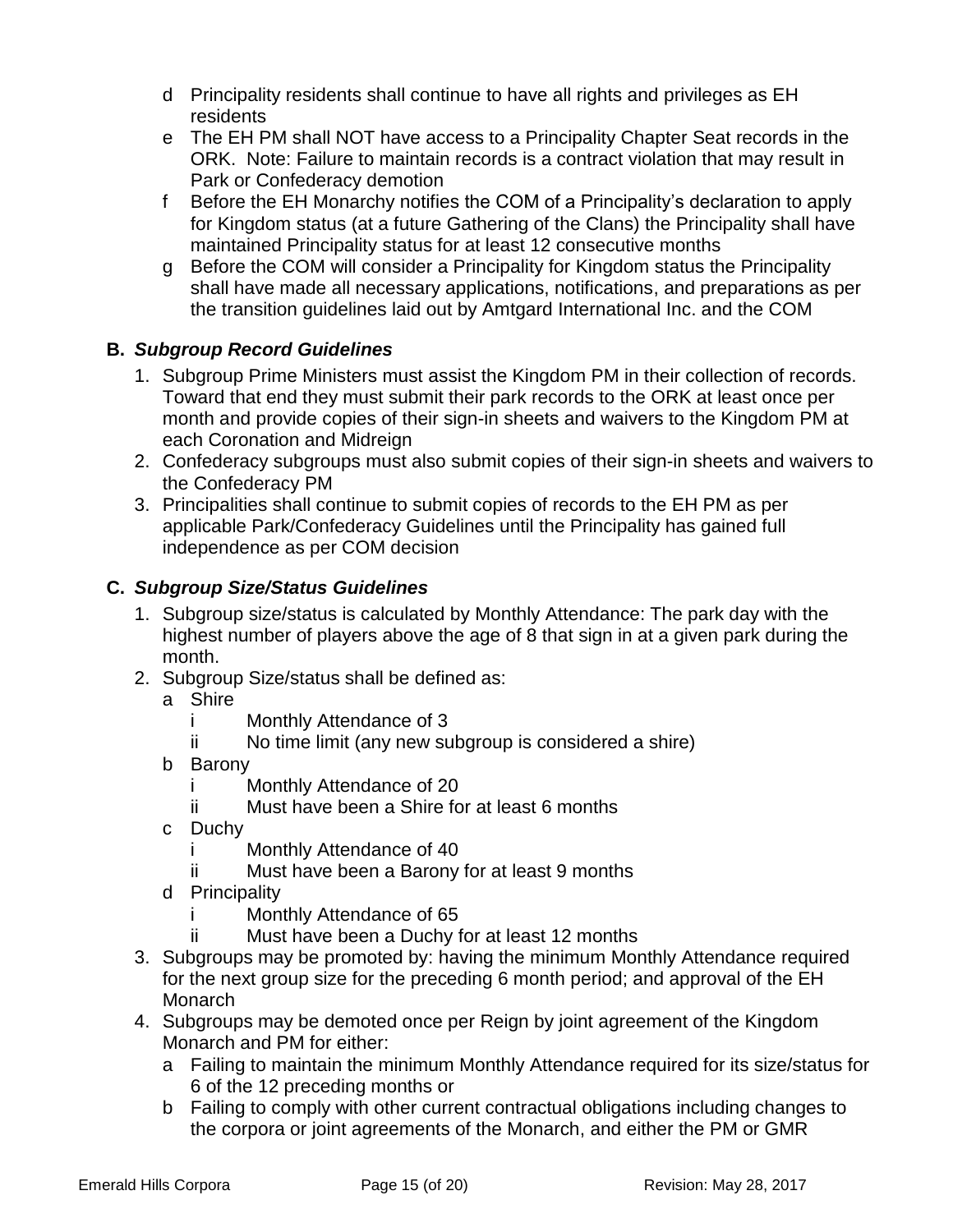#### **D.** *Guidelines for all subgroups in relation to Awards*

- 1. May not award Knighthoods
- 2. May not award Dreamkeepers, Hellriders, Masks, Paragons, or Walkers of the Middle
- 3. May not award Ladder Award Masterhoods (Master of the Rose, Lion, etc.)
- 4. May award Titles of Nobility earned by tenure as listed in the Corpora, or for a specific service. (Baron, Baronet, Lord/Lady) NOTE: May not award titles greater than that which the subgroup's Monarch is eligible to receive upon stepping down
- 5. May create new non-ladder awards, orders and non-noble titles
- 6. Pro-tem subgroup officers may only give orders up to level 3 without prior approval of the Kingdom Monarch

#### **E.** *Award and officer guidelines based on group size/status*

#### 1. **Shire/Confederate Shire**

- a May give any other non-reserved award up to level 3
- b To qualify for office one needs to earn a Chimera at Shire level or above

#### 2. **Barony/Confederate Barony**

- a May give any other non-reserved award up to level 5
- b To qualify for office one needs to earn a Chimera at Barony level or above

#### 3. **Duchy/Confederate Duchy**

- a May give any non-reserved award up to level 7
- b To qualify for office one needs to earn a Chimera at Duchy level or above

#### 4. **Principality/Confederate Principality**

- a May give any non-reserved award up to level 9
- b To qualify for office one needs to earn a Hydra

# <span id="page-15-0"></span>**X Titles, Orders, Honors and Awards**

#### **A.** *No title, Masterhood, or Knighthood may be awarded to a player unless he/she has been a resident for the preceding 6 months. No award may be given to nonresidents unless approved by their Kingdom's Monarch, and the award must be 5th level or below*

#### **B.** *Paragon*

- 1. May be awarded to the outstanding members of each Class
- 2. Awarded by the Monarch (should have the approval of the active Paragons of that Class)
- 3. Does not grant any special play abilities beyond those normally available
- 4. The reserved symbol of a Paragon is a sash in the color of their class with silver trim
- 5. See the Amtgard Rulebook for specifics about Paragon titles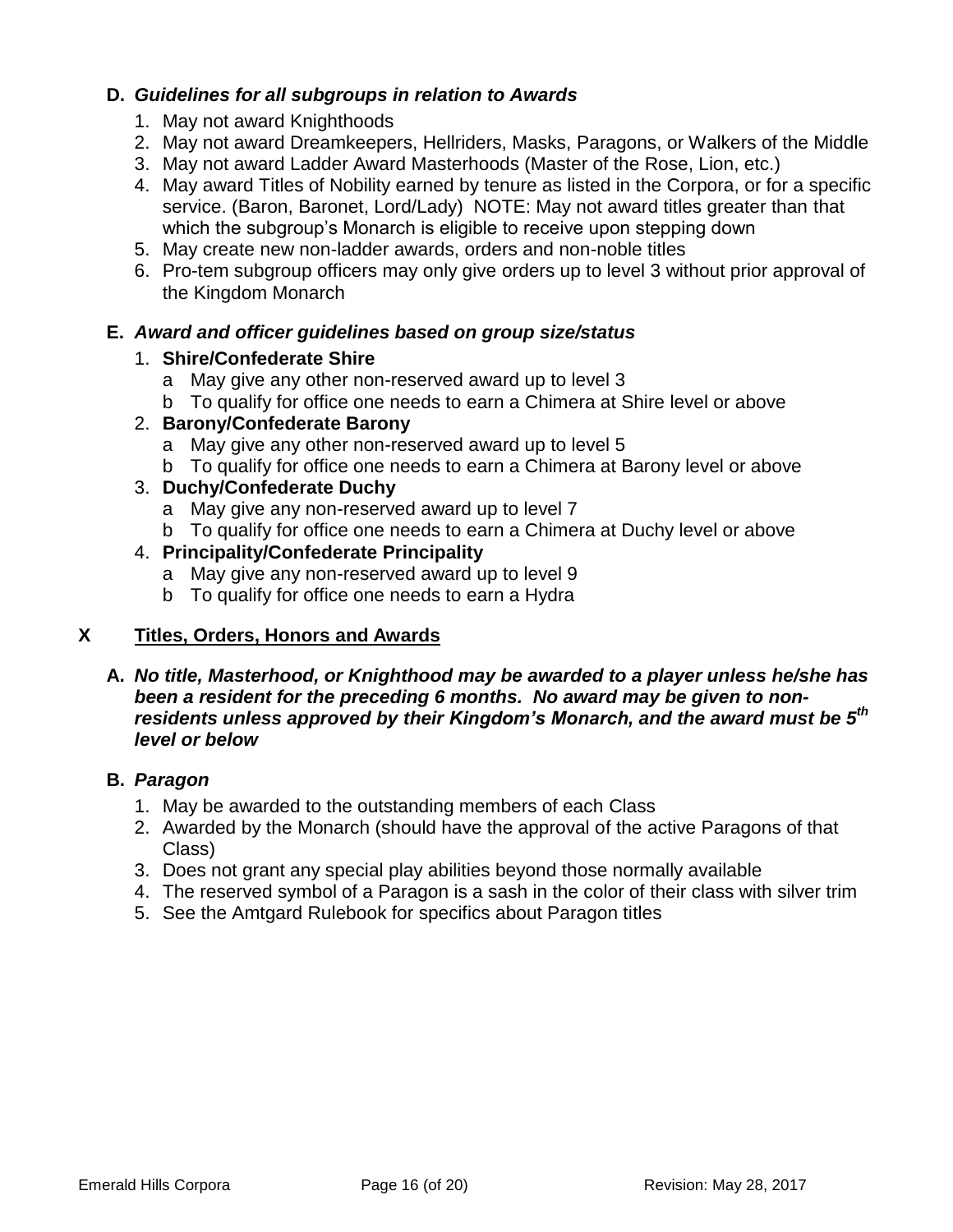# **C.** *Officer Title Equivalents*

1. Subgroups have their own offices of Monarch, PM, Regent, and Champion. To distinguish those offices from their Kingdom level equivalents, subgroups use the following chart to determine the appropriate nomenclature:

| Kingdom        | <b>Principality</b>          | Duchy                 | <b>Barony</b>            | <b>Shire</b>          |
|----------------|------------------------------|-----------------------|--------------------------|-----------------------|
| Monarch        | Prince                       | Duke                  | Baron                    | Sheriff               |
| Regent         | <b>Principality Regent</b>   | Ducal Regent          | <b>Baronial Regent</b>   | <b>Shire Regent</b>   |
| Prime Minister | Chancellor                   | Chancellor            | Chancellor               | Chancellor            |
| Champion       | <b>Principality Champion</b> | <b>Ducal Champion</b> | <b>Baronial Champion</b> | <b>Shire Champion</b> |

2. The suggested titles awarded for service as an officer are given in the following table:

| <b>Office</b>         | Kingdom  | <b>Principality</b> | Duchy          | <b>Barony</b>  | <b>Shire</b> |
|-----------------------|----------|---------------------|----------------|----------------|--------------|
| Monarch               | Duke     | Count               | Baron          | <b>Baronet</b> | Lord         |
| Regent                | Count    | Baron               | <b>Baronet</b> | Lord           | Esquire      |
| <b>Prime Minister</b> | Baron    | <b>Baronet</b>      | Lord           | Esquire        | Esquire      |
| Champion              | Defender | Protector           | Protector      | Protector      | Protector    |

#### **D.** *Titles of Nobility, Lesser Titles of Honor (Equivalents)*

- 1. Grand-Duke/Duchess (Magnus Dux) Suggested criteria: serve as Monarch two or more times
- 2. Arch-Duke/Duchess (Ertzhertzog) Suggested criteria: serve as Monarch and one other high office
- 3. Duke/Duchess (Doge, Dux, Hertzog) Suggested criteria serve the club six months as Monarch
- 4. Count/Countess (Earl, Comes, Comite, Graf, Jarl) Suggested criteria: serve the club six months as Regent. Also awarded for six months service as Prince of a Principality
- 5. Marquis/Marquise (Markgraf, Marchioness {feminine}, also roughly equivalent to Margrave, Mark) Suggested Criteria: serve in each of the following: Monarch, Regent, Prime Minister
- 6. Viscount/Viscountess (Vocomte) Suggested criteria: have been the following: Champion, Weaponmaster

#### **Order of Precedence Royalty – Nobility – Peerage**

**Monarch** Regent Prime Minister **Champion** Guildmaster of Reeves Grand-Duke/Duchess Arch-Duke/Duchess Duke/Duchess Count/Countess Marquis/Marquise Viscount/Viscountess Baron/Baroness Baronet Lord/Lady **Knighthood** 

- 7. Baron/Baroness (Thane, Daimyo) Suggested criteria: awarded for six months service as Prime Minster. Also awarded for Duke of a Duchy, or Regent of a Principality
- 8. Baronet (none) Suggested criteria: serve in a pro-tem position for any of the following positions: Monarch, Regent, Prime Minster, Champion. Also awarded for six months service as Baron of a Barony, Regent of a Duchy, or PM of a Principality
- 9. Lord/Lady (none) Suggested criteria: discretion of the Monarch (service to the club). Also awarded for six months service as PM of a Duchy, Regent of a Barony, or Sheriff of a Shire
- 10.Defender (none) Suggested criteria serve the club six months as Champion
- 11.Protector (none) Suggested criteria discretion of the Monarch (service to the club). Also awarded for six months service as a subgroup Champion at any level
- 12.Esquire (none) Suggest criteria discretion of the Monarch (service to the club). Also awarded for six months service as PM of a Barony or Shire, or Regent of a Shire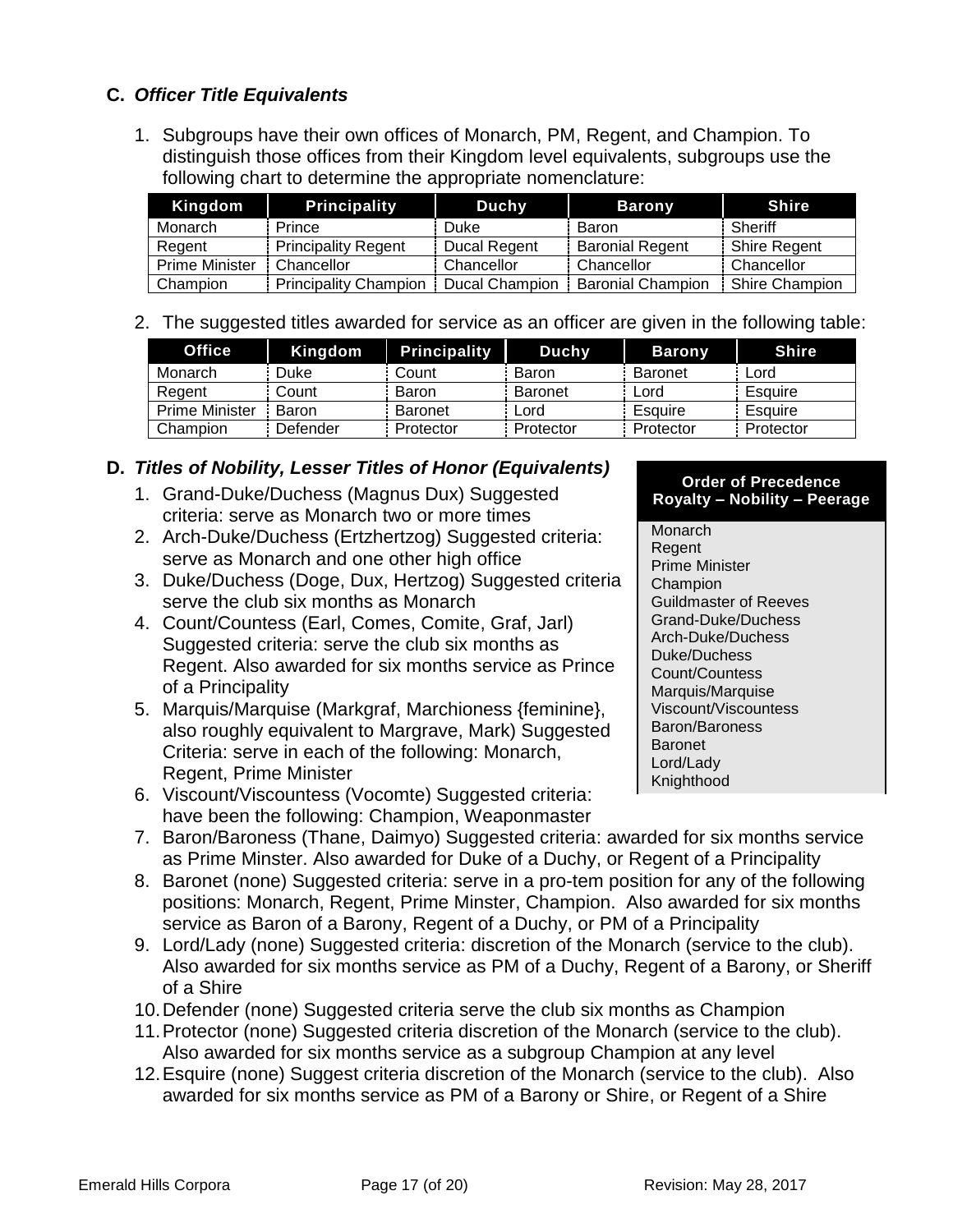# **E.** *Orders*

- 1. The Monarch may give all awards listed here
- 2. Those the Regent may also give are marked with an "\*" (asterisk)
- 3. **Chimera** for successfully qualifying for your Home Park Crown Elections
- 4. **Crimson**\* for service to the club (but not enough for a Rose)
- 5. **Dragon\*** See the Amtgard Rulebook for definition and application of this award

#### 6. **Dreamkeeper**

- a For outstanding contributions to the atmosphere of Amtgard
- b Limitations: only one may be given in each Monarch's reign

#### 7. **Emerald**

- a For good preparations (garb, armor, weapons, knowledge of the rules)
- b Limitations: must be a newcomer (first six weeks)

#### 8. **Flame**

- a Given to a group for outstanding contributions to the club
- b Limitations: only one may be given in each Monarch's reign
- 9. **Garber\*** See the Amtgard Rulebook for definition and application of this award
- 10.**Gladius** for excellent death on the battlefield or tournament field
- 11.**Griffin** for courage, chivalry, and honor on the battlefield or in a tournament
- 12.**Hellrider** for withstanding a serious accident, major transportation problems, or overcoming overwhelming odds en route to an attended Amtgard function
- 13.**Hydra** for successfully qualifying for Kingdom Crown Elections

#### 14.**Jovious**

- a For outstanding attitude
- b Limitations: only one may be given in each Monarch's reign
- 15.**Lion\*** See the Amtgard Rulebook for definition and application of this award

# 16.**Mask**

- a For outstanding portrayal of persona
- b Limitations: only one may be given in each Monarch's reign
- 17.**Owl\*** See the Amtgard Rulebook for definition and application of this award
- 18. **Phoenix** for voluntarily protecting the Crown (by filling in for absent guard members)
- 19. **Rose\*** See the Amtgard Rulebook for definition and application of this award
- 20. **Smith\*** See the Amtgard Rulebook for definition and application of this award

# 21. **Walker of the Middle**

- a For exemplification of the ideals and conduct of reeves
- b Limitations: a person may never receive more than one of these

#### 22.**Warrior**

a See the Amtgard Rulebook for definition and application of this award.

#### 23.**Zodiac**

- a For outstanding contributions in any one month
- b Limitations: only one may be given each month

# **F.** *Masterhood in the Service Guilds and Orders*

- 1. May be awarded by the Monarch in recognition of outstanding skill in a given area (see the Amtgard Rulebook for explanations of the orders and Masterhoods available)
- 2. Grants the reserved symbol of a Gold Phoenix on a solid color background (See adjacent table)

| Order          | <b>Background</b><br>Color |
|----------------|----------------------------|
| Dragon         | Green                      |
| Garber         | <b>Blue</b>                |
| Lion           | Purple                     |
| Owl            | <b>Brown</b>               |
| Rose           | White                      |
| Smith          | Grey                       |
| <b>Warrior</b> | Red                        |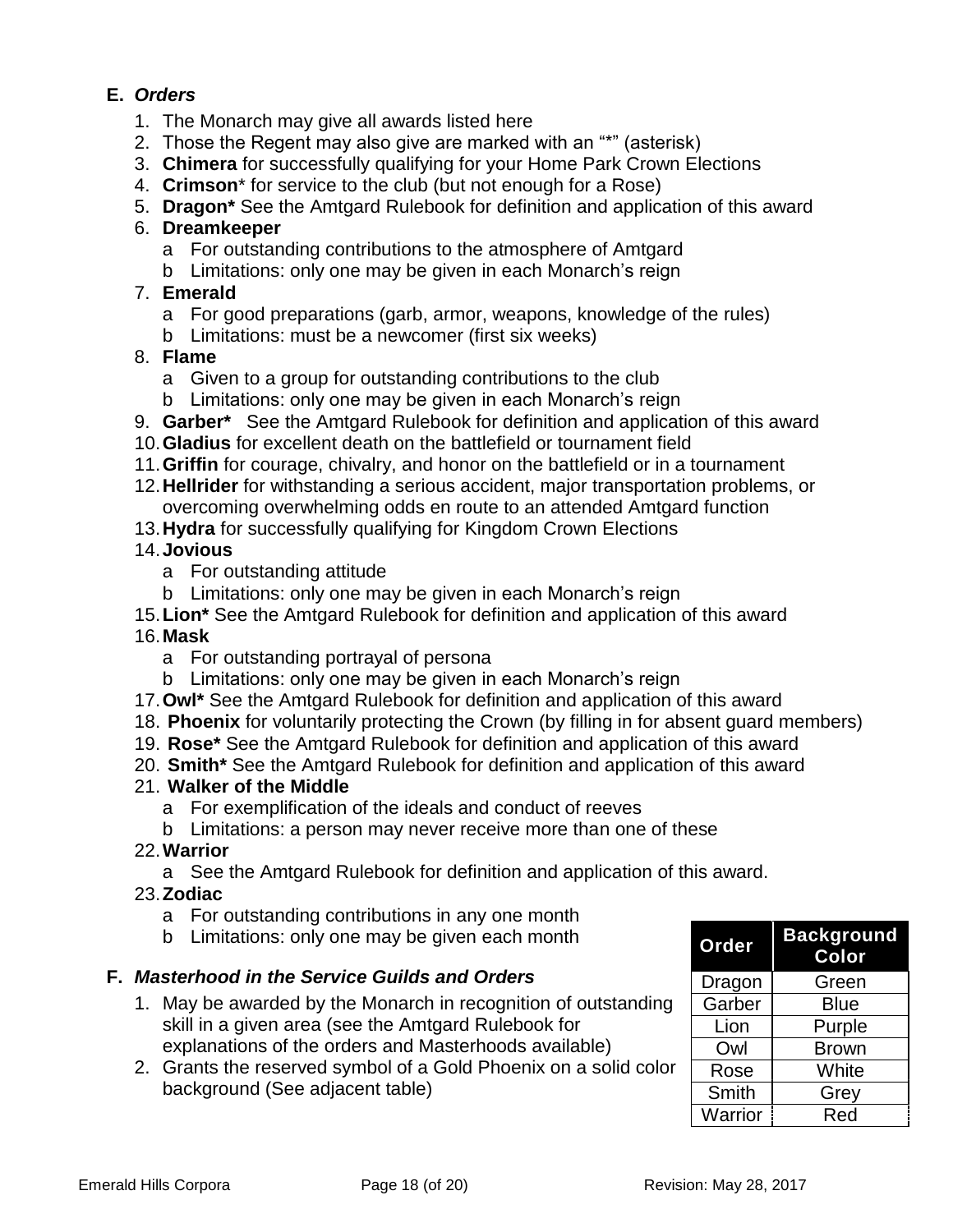# **G.** *The Orders of Knighthood*

- 1. Knight of the Crown A civil order for serving in the highest club offices a Colors: white trimmed with gold
- 2. Knight of the Flame A service order for contributions to the club a Colors: white trimmed with red
- 3. Knight of the Serpent An achievements order for excellence in the arts and/or sciences
	- a Colors: white trimmed with green
- 4. Knight of the Sword A military order for fighting skills and battlefield prowess a Colors: white trimmed with silver
- 5. A Knight may choose to take one or more squires
	- a The garb of a squire is a red belt

# **H.** *Knighthood*

- 1. The Monarch may knight people (other than themselves) into any of the four categories
- 2. If the current Monarch is not a knight, he/she shall appoint a Knight to perform the knighting ceremony
- 3. Although not required, candidates for Knighthood should have achieved the recommended criteria as described in the Amtgard Rulebook and have the approval of the EH Circle of Knights (as set forth in the COK bylaws)
	- a Note Achievement of the criteria set forth does not automatically grant Knighthood
- 4. If there is any dispute about a Knighthood, a formal complaint and/or petition must be submitted to the Monarch and Prime Minister and GMK